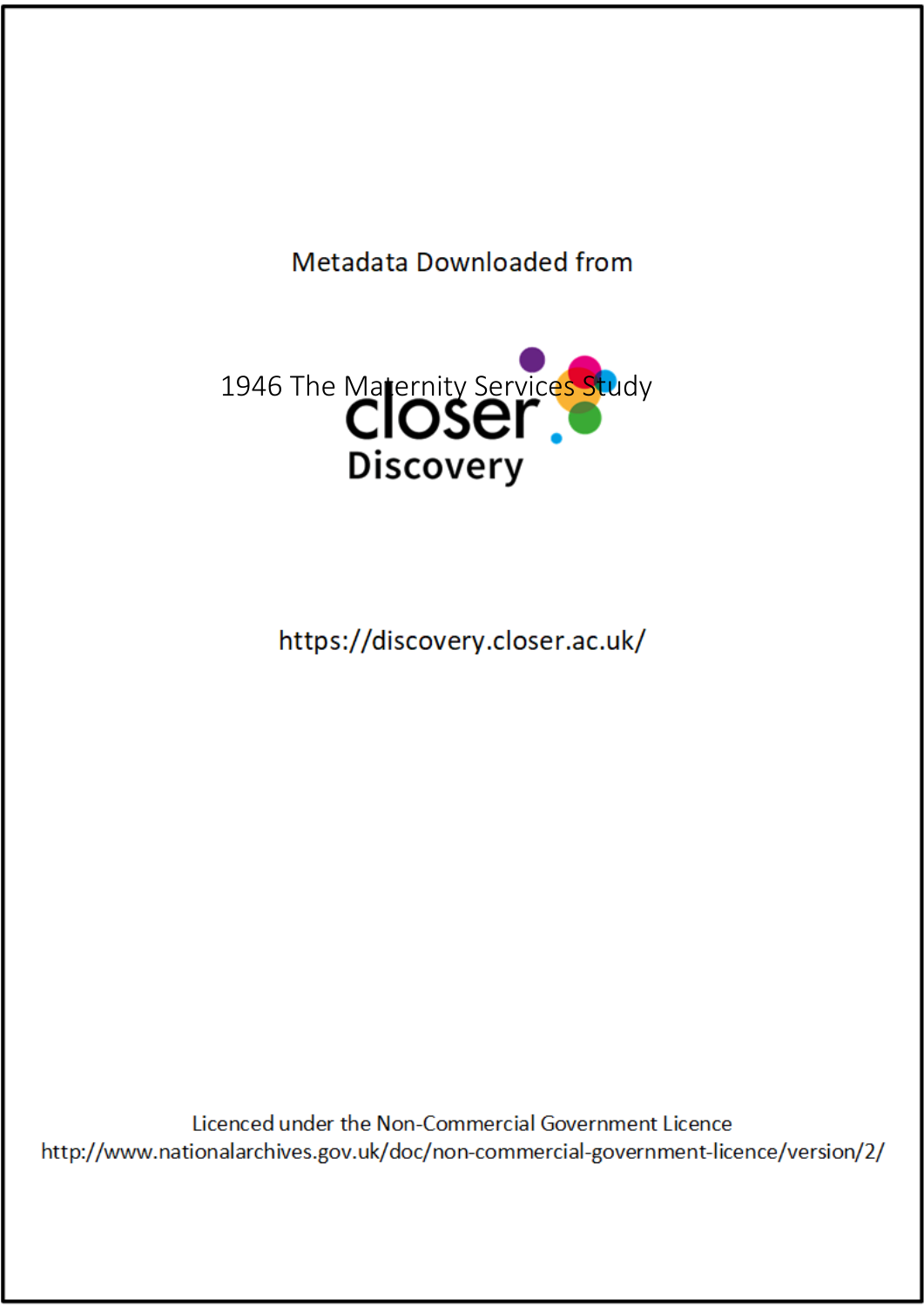## Table of Contents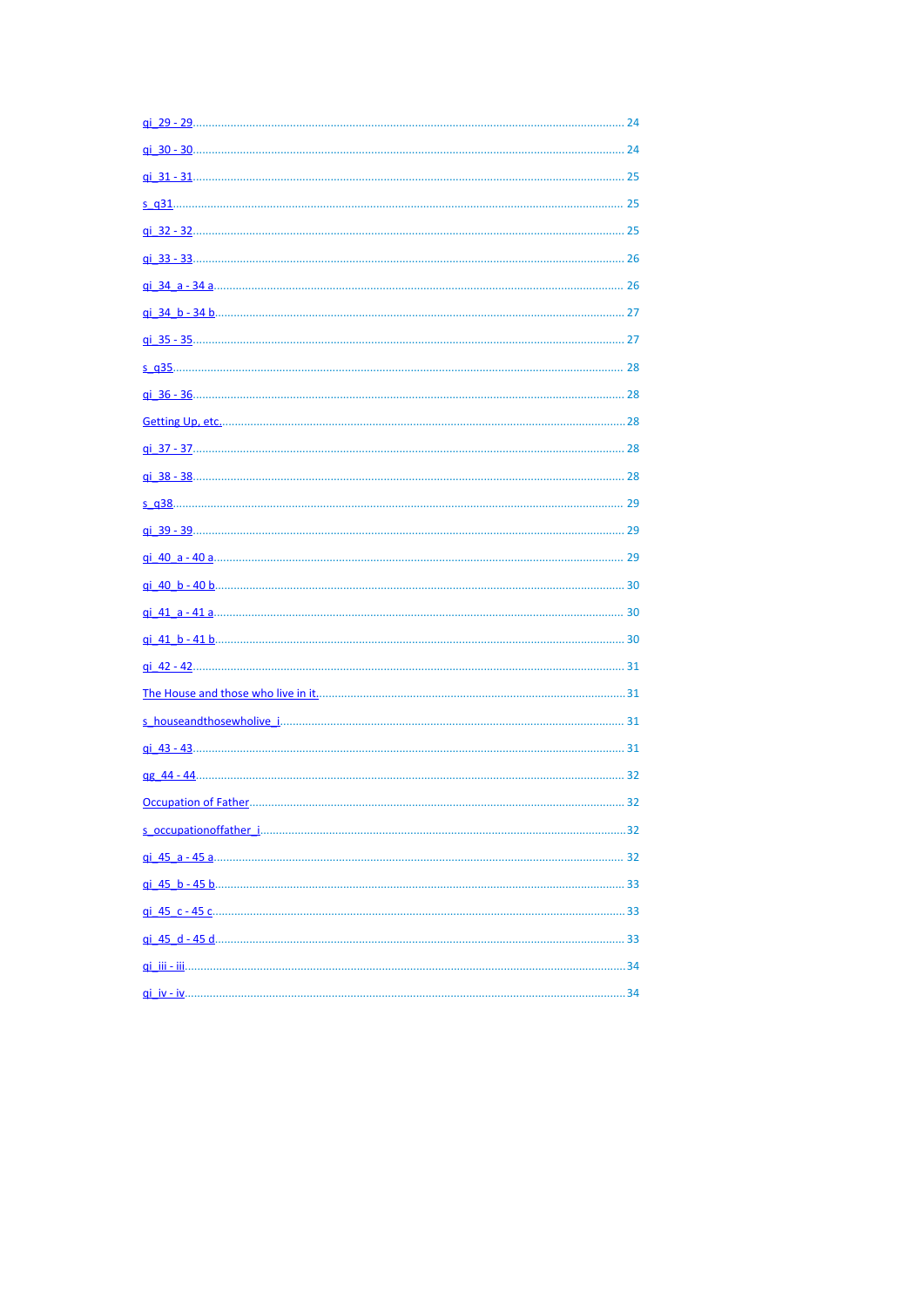## <span id="page-4-0"></span>**1946 The Maternity Services Study**

#### **closer:sourceFileName**

nshd\_46\_tms

### **Instrument Locations**

• https://discovery.closer.ac.uk/files/instruments/nshd\_46\_tms-9fc80bc04afc890d2fc0ead9fcb66901.pdf

| nshd 46 tms |                     |  |
|-------------|---------------------|--|
| Label       | Location            |  |
| nshd_46_tms | Sequence            |  |
| Type        | Order               |  |
| Sequence    | InOrderOfAppearance |  |

| $\mathbf{G}$<br>$\frac{1}{s}$ intro i |  |  |
|---------------------------------------|--|--|
| Location                              |  |  |
| Sequence > nshd_46_tms                |  |  |
|                                       |  |  |
|                                       |  |  |
|                                       |  |  |

#### **Statement Text**

STRICTLY CONFIDENTIAL

| $\mathbf{P}$ s intro ii |  |
|-------------------------|--|
| Location                |  |
| Sequence > nshd_46_tms  |  |
|                         |  |
|                         |  |
|                         |  |

#### **Statement Text**

MATERNITY SURVEY

| $\bullet$ s intro iii |                        |
|-----------------------|------------------------|
| Name                  | Location               |
| s intro iii           | Sequence > nshd_46_tms |
| Type                  |                        |
| Statement             |                        |

#### **Statement Text**

ROYAL COLLEGE OF OBSTETRICIANS & GYNAECOLOGISTS AND THE POPULATION INVESTIGATION COMMITTEE

| $\bullet$ s intro iv |                        |
|----------------------|------------------------|
| Name                 | Location               |
| s_intro_iv           | Sequence > nshd 46 tms |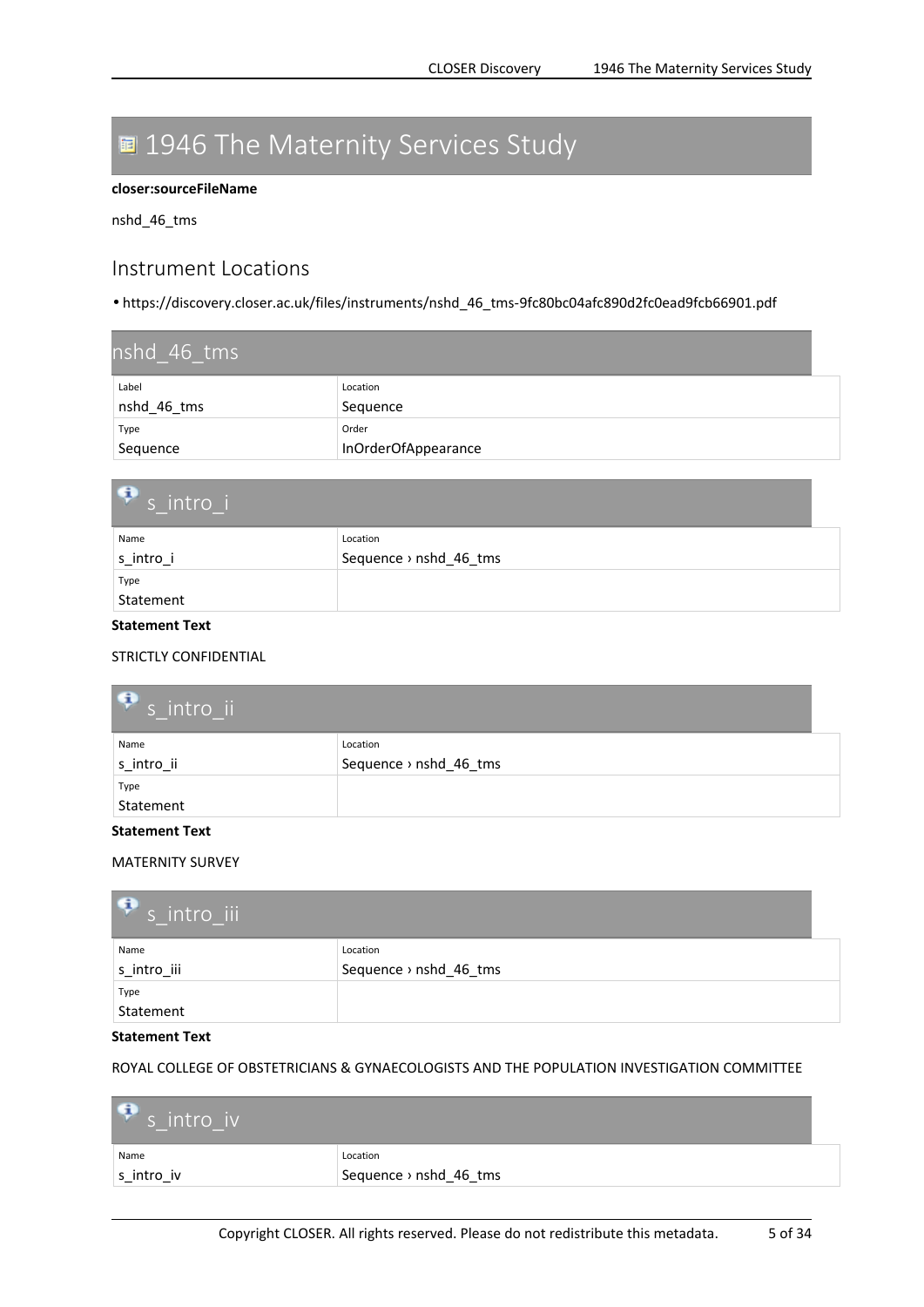<span id="page-5-0"></span>

| Type      |  |
|-----------|--|
| Statement |  |
| __        |  |

#### TELL THE MOTHER:-

| $\bullet$ s intro v |                        |
|---------------------|------------------------|
| Name                | Location               |
| s intro v           | Sequence > nshd_46_tms |
| Type                |                        |
| Statement           |                        |

#### **Statement Text**

• That thousands of mothers all over the country are being asked these questions.

| $\bullet$ s intro vi |                        |  |
|----------------------|------------------------|--|
| Name                 | Location               |  |
| s intro vi           | Sequence > nshd_46_tms |  |
| Type                 |                        |  |
| Statement            |                        |  |

#### **Statement Text**

• That by giving details as to how much it has cost her to have this baby and to clothe it, she will be helping us to work out ways in which the medical and other expenses of bearing children may be lightened.

| $\bullet$ s intro vii |                                    |
|-----------------------|------------------------------------|
| Name<br>s_intro_vii   | Location<br>Sequence > nshd_46_tms |
| Type                  |                                    |
| Statement             |                                    |

#### **Statement Text**

• That all information she gives wilt be regarded as absolutely confidential.

| $\mathbf{P}$ s intro viii |  |
|---------------------------|--|
| Location                  |  |
| Sequence > nshd_46_tms    |  |
|                           |  |
|                           |  |
|                           |  |

#### **Statement Text**

#### HOW TO FILL IN THIS FORM.

| $\mathbb{F}_{s}$ intro ix |                        |
|---------------------------|------------------------|
| Name                      | Location               |
| s intro ix                | Sequence > nshd 46 tms |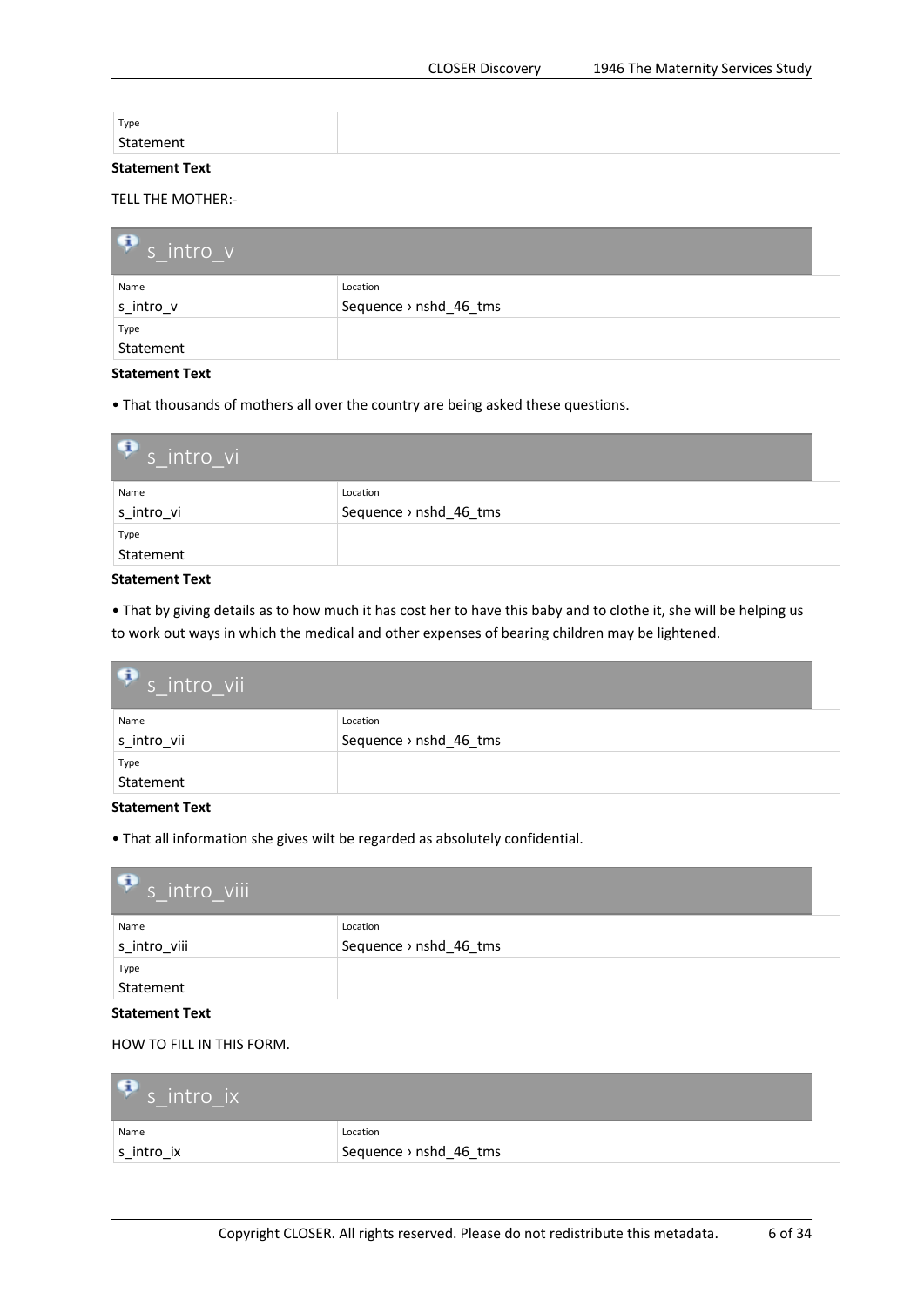<span id="page-6-0"></span>

| Type      |  |
|-----------|--|
| Statement |  |

• The questions are printed in light type and the mothers' answers in small capitals. Instructions to the interviewer are in italics.

| $\bullet$ s intro x |                        |
|---------------------|------------------------|
| Name                | Location               |
| s intro x           | Sequence > nshd_46_tms |
| Type                |                        |
| Statement           |                        |

**Statement Text**

• The answers to the questions are shown by putting <sup>a</sup> ring with <sup>a</sup> soft pencil round the code number or letter opposite the mother's answer. If the answer does not fit any alternative, write it below the question itself. When comments or opinions are asked for, as far as possible write down the mother's own words. If the mother refuses \_to answer any question put <sup>a</sup> ring round "X" for "No answer."

| $\mathbf{P}$ s intro xi |                                    |
|-------------------------|------------------------------------|
| Name<br>s intro xi      | Location<br>Sequence > nshd_46_tms |
| Type                    |                                    |
| Statement               |                                    |

#### **Statement Text**

• Before you interview the mother, read through the questionnaire and answer as many questions as possible from your records and those of the midwife and sanitary department. However, check all answers you have obtained from the records with the mother when you interview her.

| $\bullet$ s intro xii |                                    |
|-----------------------|------------------------------------|
| Name<br>s_intro_xii   | Location<br>Sequence > nshd_46_tms |
| Type                  |                                    |
| Statement             |                                    |

#### **Statement Text**

• It will probably be most convenient to make an appointment with the mother for this interview. If she refuses to be interviewed, try to find out her reasons and write them in the space provided. Then fill in as much of the questionnaire as you can from the records, the essential items to obtain being the mother's age (6), number of children (16), whether she attended for ante-natal care (21), where she was confined (26), and occupation of her husband (45).

| $\mathcal{F}$ s intro xiii |                        |
|----------------------------|------------------------|
| Name                       | Location               |
| s intro xiii               | Sequence > nshd_46_tms |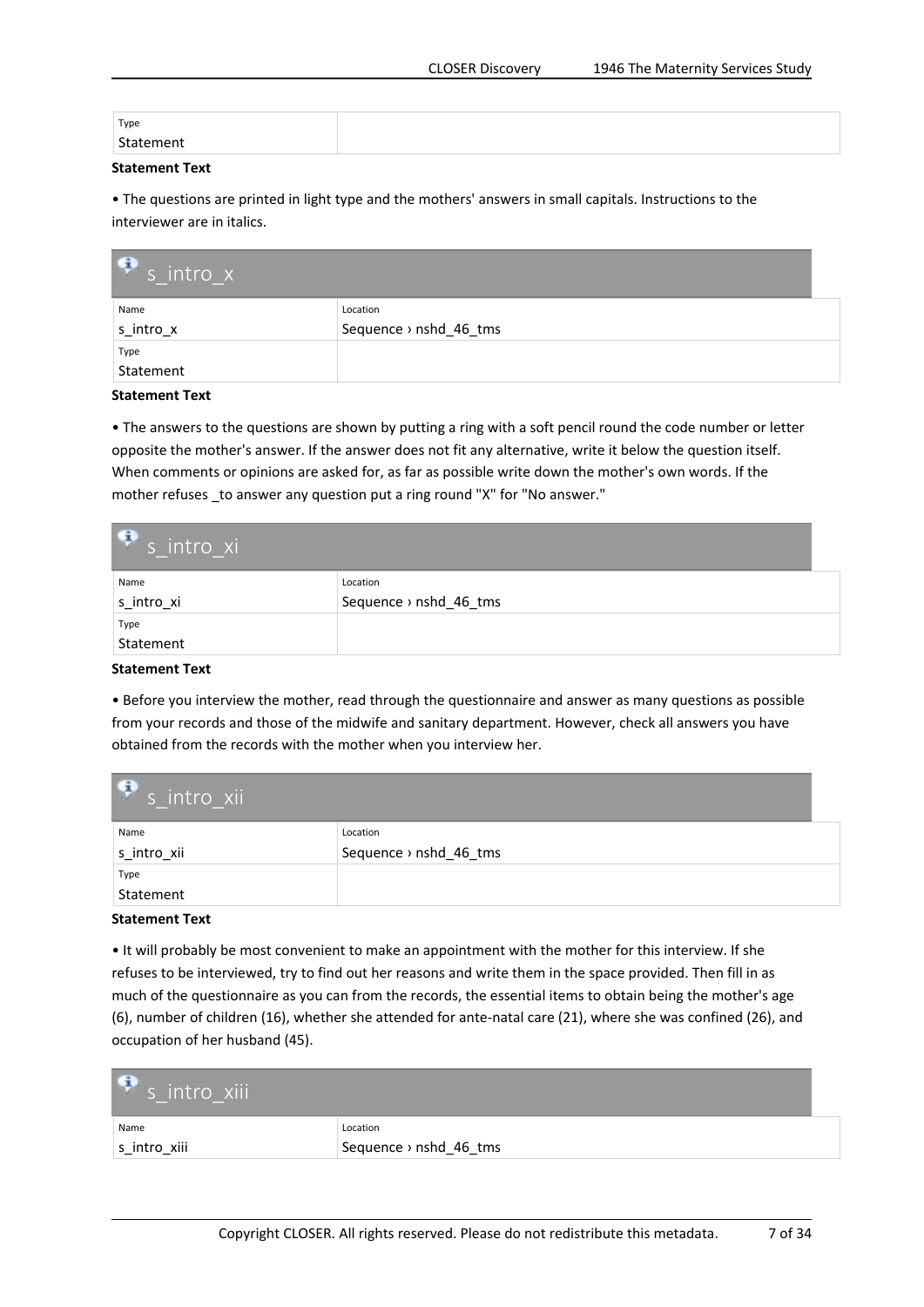<span id="page-7-0"></span>

| Type      |  |
|-----------|--|
| Statement |  |

IT IS AS IMPORTANT FOR US TO GET BACK REFUSALS AS COMPLETED QUESTIONNAIRES, SO PLEASE DO NOT DESTROY REFUSALS BUT RETURN THEM TO US.

| $\bullet$ s intro xiv |                        |
|-----------------------|------------------------|
| Name                  | Location               |
| s_intro_xiv           | Sequence > nshd_46_tms |
| Type                  |                        |
| Statement             |                        |

**Statement Text**

• Please follow the order of the questions as set out in the questionnaire and keep as close to the phrasing as you can. When any question does not apply to <sup>a</sup> particular mother, do not ask her it. In such cases do NOT ring "X" for "No answer,'' but STRIKE RIGHT THROUGH THE QUESTION.

| $\bullet$ s intro_xv |                        |
|----------------------|------------------------|
| Name                 | Location               |
| s_intro_xv           | Sequence > nshd_46_tms |
| Type                 |                        |
| Statement            |                        |

**Statement Text**

• When interviewing <sup>a</sup> mother whose baby was still-born or has died since birth, use your own judgment in leaving out any questions that might embarrass her.

| $\bullet$ s intro xvi |                        |
|-----------------------|------------------------|
| Name                  | Location               |
| s_intro_xvi           | Sequence > nshd_46_tms |
| Type                  |                        |
| Statement             |                        |

#### **Statement Text**

• In filling in the cost questions, please do not bracket items together, but enter costs separately opposite each item.

| $\mathbf{P}_s$ intro xvii |                        |
|---------------------------|------------------------|
| Name                      | Location               |
| s intro xvii              | Sequence > nshd_46_tms |
| Type                      |                        |
| Statement                 |                        |

#### **Statement Text**

• Before leaving the mother, please check through the questionnaire to see that all relevant questions have been answered.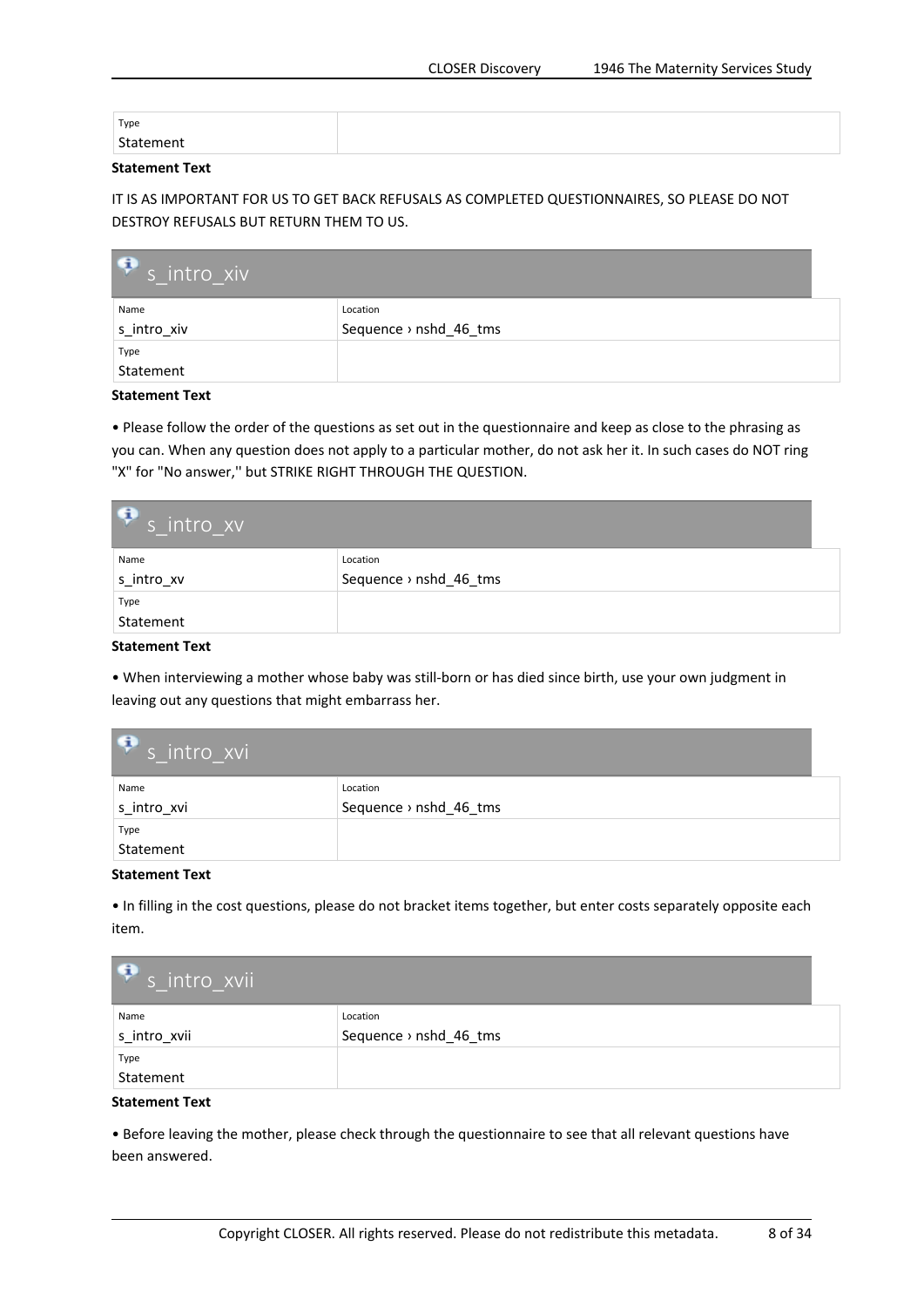<span id="page-8-0"></span>

| S intro xviii |                        |
|---------------|------------------------|
| Name          | Location               |
| s intro xviii | Sequence > nshd_46_tms |
| Type          |                        |
| Statement     |                        |

• When you have completed this questionnaire, do NOT send it to London, but hand it, with any others you may have, by May 10th, to whoever has been delegated by your Medical Officer of Health to receive them.

| $\bullet$ s intro_xix |                        |
|-----------------------|------------------------|
| Name                  | Location               |
| s intro xix           | Sequence > nshd_46_tms |
| Type                  |                        |
| Statement             |                        |

#### **Statement Text**

#### QUESTIONNAIRE

| $\bullet$ qi i-i    |                |                                    |
|---------------------|----------------|------------------------------------|
| Name<br>$q_{\perp}$ | Label          | Location<br>Sequence > nshd_46_tms |
| Type<br>Text        | Minimum Length | Maximum Length<br>255              |

#### **Question**

Mother's name

| $\bullet$ qi_ii - ii |                       |                                    |  |
|----------------------|-----------------------|------------------------------------|--|
| Name<br>$qi$ _ii     | Label<br>$\cdot$<br>Ħ | Location<br>Sequence > nshd_46_tms |  |
| Type<br>Text         | Minimum Length        | Maximum Length<br>255              |  |

### **Question**

Address

| $\bullet$ qi ii a-ii a |                |                                    |
|------------------------|----------------|------------------------------------|
| Name                   | Label          | Location                           |
| qi_ii_a                | ii a           | Sequence $\rightarrow$ nshd 46 tms |
| Type                   | Minimum Length | Maximum Length                     |
| Text                   |                | 255                                |

#### **Question**

If she has transferred since delivery to another M. and C.W Authority, what is her present address?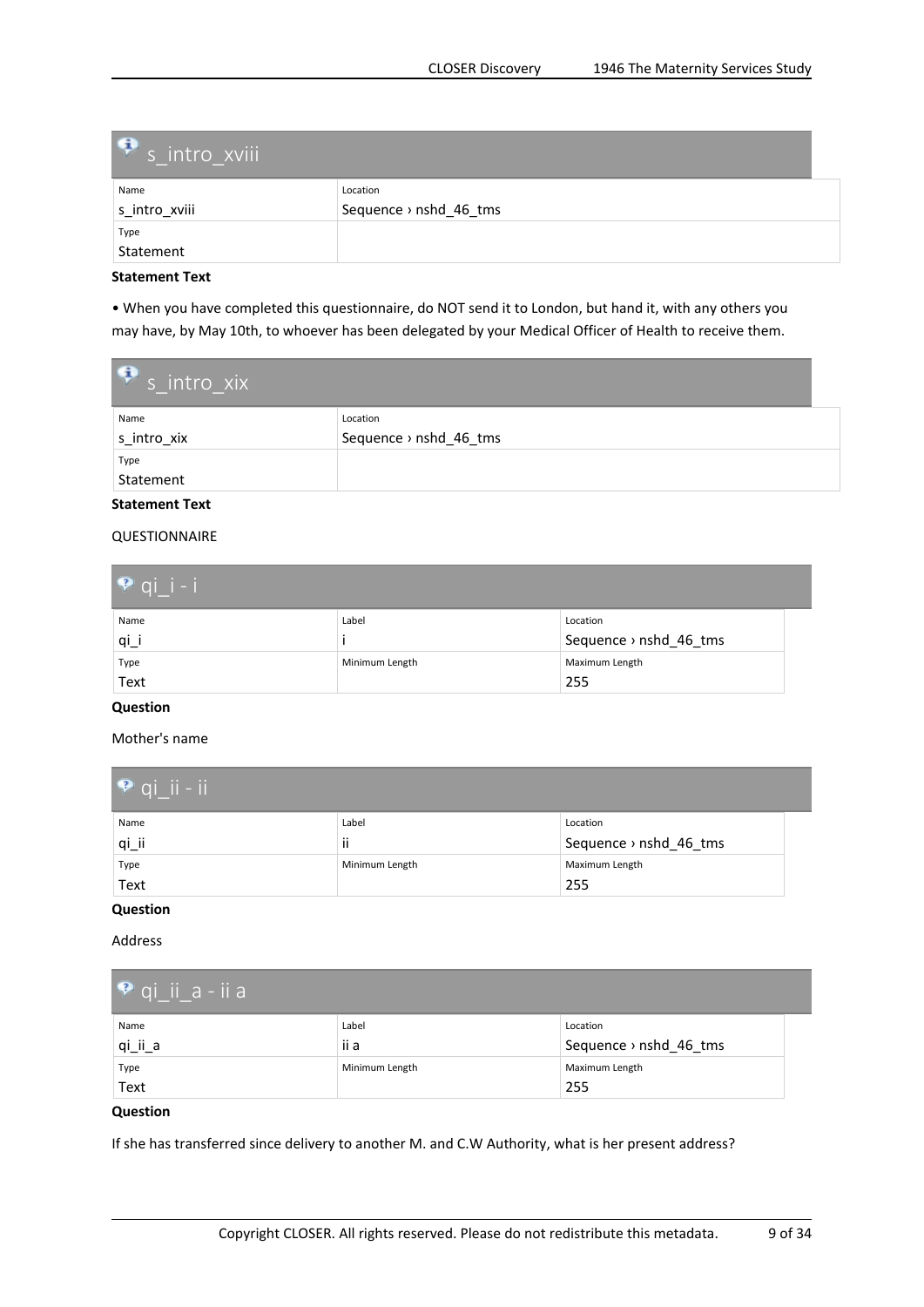<span id="page-9-0"></span>

| • qi_1 - 1 |                |                        |  |
|------------|----------------|------------------------|--|
| Name       | Label          | Location               |  |
| $qi_1$     |                | Sequence > nshd_46_tms |  |
| Type       | Minimum Length | Maximum Length         |  |
| Text       |                | 255                    |  |

If mother not interviewed because she refused, was ill, etc., give reasons

| $\bullet$ s intro xx |                        |  |
|----------------------|------------------------|--|
| Name                 | Location               |  |
| s intro xx           | Sequence > nshd_46_tms |  |
| Type                 |                        |  |
| Statement            |                        |  |

#### **Statement Text**

Ring with <sup>a</sup> soft pencil the code number opposite the mother's answer.

| Details of this Birth. |                                    |
|------------------------|------------------------------------|
| Label                  | Location                           |
| Details of this Birth. | Sequence $\rightarrow$ nshd 46 tms |
| Type                   | Order                              |
| Sequence               | InOrderOfAppearance                |

| $\bullet$ s details of this birth |                                                     |
|-----------------------------------|-----------------------------------------------------|
| Name                              | Location                                            |
| s detailsofthisbirth              | Sequence > $nshd_46_{rms}$ > Details of this Birth. |
| Type                              |                                                     |
| Statement                         |                                                     |

#### **Statement Text**

(To be filled in by Health Visitor, if possible, before interview.)

| $\bullet$ qi 2 a - 2 a        |             |                                                                |
|-------------------------------|-------------|----------------------------------------------------------------|
| Name<br>qi 2 a                | Label<br>2a | Location<br>Sequence > nshd_46_tms ><br>Details of this Birth. |
| Type<br>Date<br>$\sim$ $\sim$ |             |                                                                |

#### **Question**

Date of baby's birth

**qi\_2\_b - 2 b**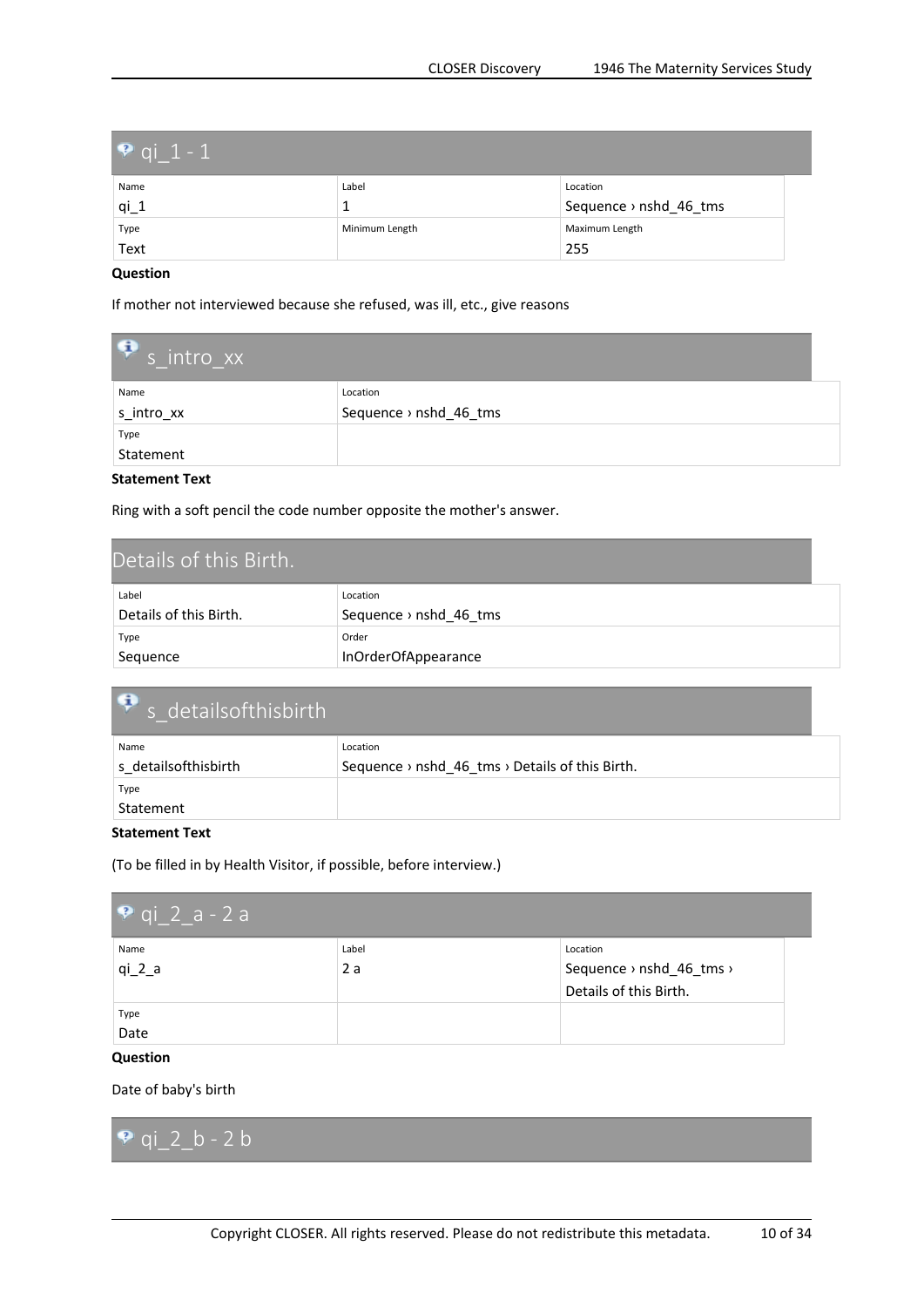<span id="page-10-0"></span>

| Name                  | Label | Location                                         |
|-----------------------|-------|--------------------------------------------------|
| qi 2 b                | 2 b   | Sequence $\rightarrow$ nshd 46 tms $\rightarrow$ |
|                       |       | Details of this Birth.                           |
| Type                  |       |                                                  |
| Date, Multiple Choice |       |                                                  |

Date of birth of last baby (whether alive or dead) preceding this one.

#### **Choices**

0 NO OLDER CHILD

| • qi $3 - 3$             |                 |                          |  |
|--------------------------|-----------------|--------------------------|--|
| Name                     | Label           | Location                 |  |
| $qi_3$                   |                 | Sequence > nshd_46_tms > |  |
|                          |                 | Details of this Birth.   |  |
| Type                     | Selection Type  | Display Style            |  |
| Multiple Choice, Integer | SelectUpToN (1) |                          |  |

#### **Question**

Result (If baby died, at what age did he die?) DIED AGED ... DAYS

#### **Choices**

| 1 BABY LIVING |
|---------------|
| 2 STILL-BORN  |

| • qi 4 - 4      |                |                          |  |
|-----------------|----------------|--------------------------|--|
| Name            | Label          | Location                 |  |
| $qi_4$          | 4              | Sequence > nshd_46_tms > |  |
|                 |                | Details of this Birth.   |  |
| Type            | Selection Type | Display Style            |  |
| Multiple Choice | SelectOne      |                          |  |

#### **Question**

Sex.

#### **Choices**

| 1 | <b>MAIF</b>             |
|---|-------------------------|
|   | 2 FEMALE                |
|   | 3   TWINS (BOTH MALE)   |
|   | 4 TWINS (BOTH FEMALE)   |
|   | 5 TWINS (DIFFERENT SEX) |

### **qi\_5 - 5**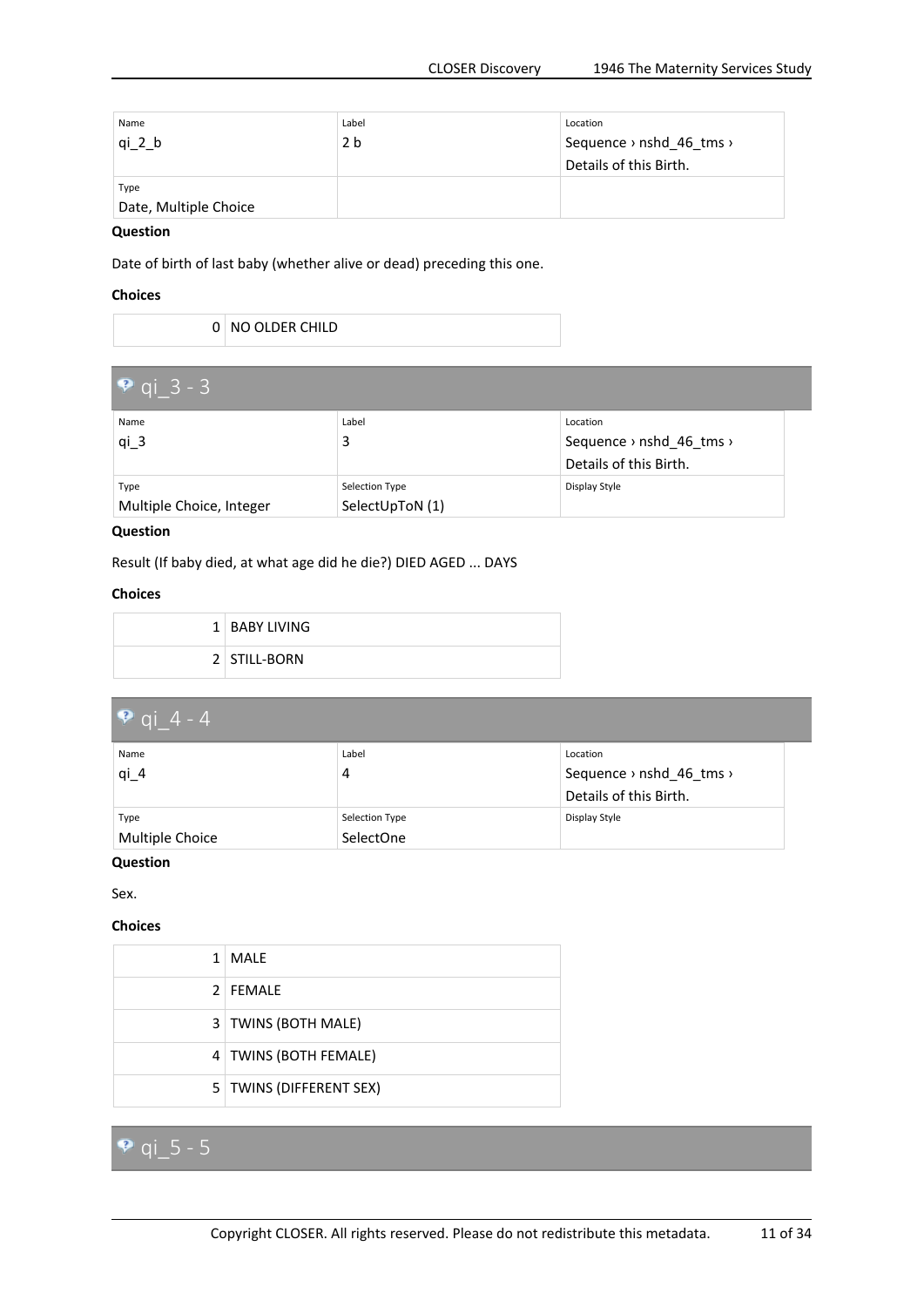<span id="page-11-0"></span>

| Name<br>$qi_5$          | Label<br>5                  | Location<br>Sequence $\rightarrow$ nshd 46 tms $\rightarrow$<br>Details of this Birth. |
|-------------------------|-----------------------------|----------------------------------------------------------------------------------------|
| Type<br>Multiple Choice | Selection Type<br>SelectOne | Display Style                                                                          |

Legitimate or illegitimate.

#### **Choices**

| 1 LEGITIMATE   |
|----------------|
| 2 ILLEGITIMATE |

| The Mother and her work. |                                    |  |
|--------------------------|------------------------------------|--|
| Label                    | Location                           |  |
| The Mother and her work. | Sequence $\rightarrow$ nshd 46 tms |  |
| Type                     | Order                              |  |
| Sequence                 | InOrderOfAppearance                |  |

| $9$ qi 6 - 6     |       |                              |  |
|------------------|-------|------------------------------|--|
| Name             | Label | Location                     |  |
| $qi_6$           | 6     | Sequence > nshd_46_tms > The |  |
|                  |       | Mother and her work.         |  |
| Type             | Low   | High                         |  |
| Integer, Integer | 0     |                              |  |

#### **Question**

Mother's age ... YEARS ... MONTHS

| • qi 7 - 7                                  |          |                                                                  |
|---------------------------------------------|----------|------------------------------------------------------------------|
| Name<br>$qi_7$                              | Label    | Location<br>Sequence > nshd_46_tms > The<br>Mother and her work. |
| Type<br>Integer, Integer                    | Low<br>0 | High                                                             |
| <b>Condition</b><br>Ask married women only. |          |                                                                  |

### **Question**

Mother's age at (first) marriage ... YEARS ... MONTHS

| $\bullet$ s q7 |                                                   |
|----------------|---------------------------------------------------|
| Name           | Location                                          |
| $s_q7$         | Sequence > nshd_46_tms > The Mother and her work. |
| Type           |                                                   |
| Statement      |                                                   |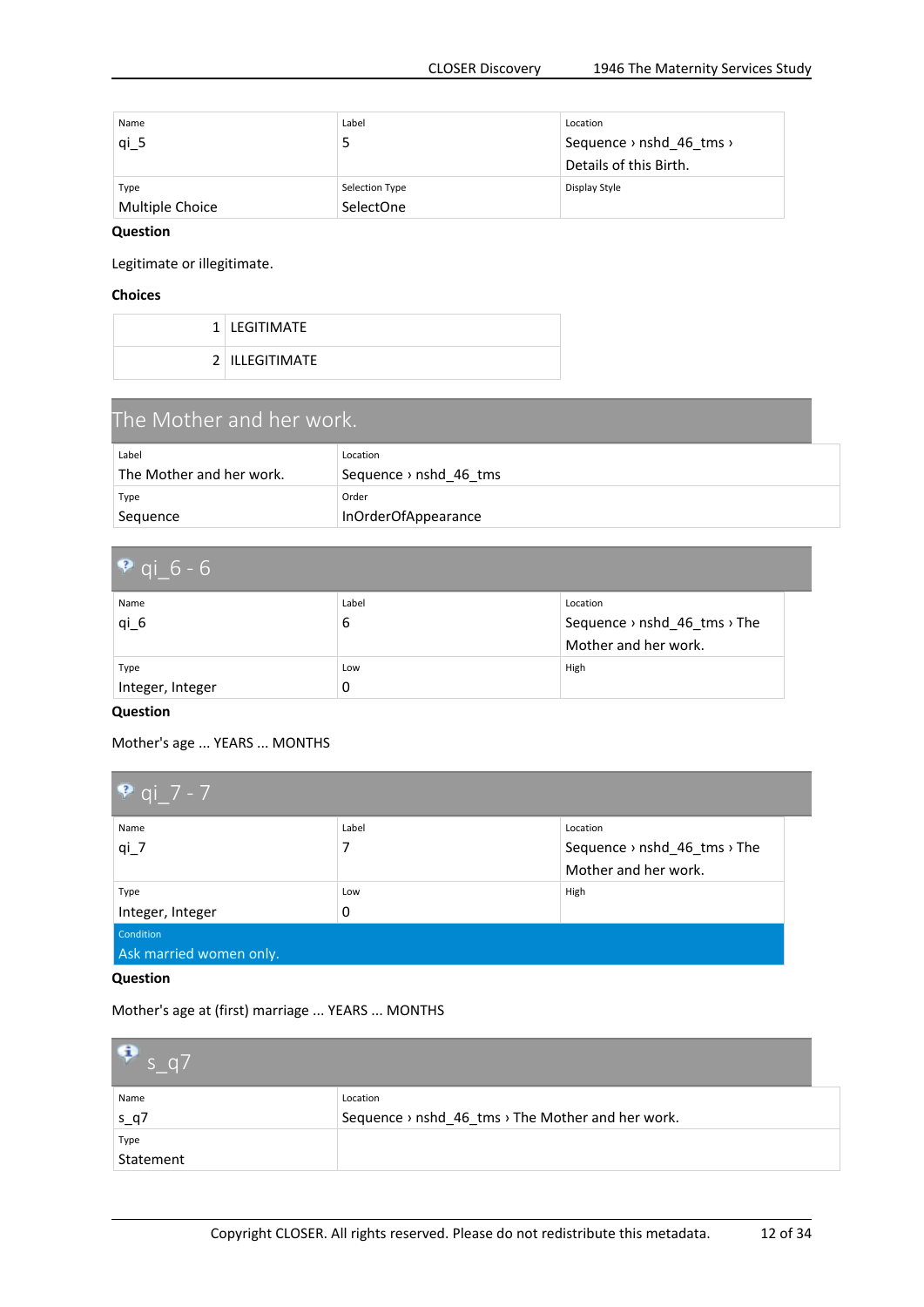<span id="page-12-0"></span>Ask all mothers.

| • qi 8 - 8            |                |                              |  |
|-----------------------|----------------|------------------------------|--|
| Name                  | Label          | Location                     |  |
| $qi_8$                | 8              | Sequence > nshd_46_tms > The |  |
|                       |                | Mother and her work.         |  |
| Type                  | Selection Type | Display Style                |  |
| Multiple Choice, Text | SelectOne      |                              |  |

#### **Question**

What was the last school or other place of education you attended?

#### **Choices**

| $\mathbf{1}$ | ELEMENTARY                       |
|--------------|----------------------------------|
|              | 2   PRIVATE, SECONDARY OR PUBLIC |
|              | 3   TECHNICAL OR OTHER COLLEGE   |
|              | 4 UNIVERSITY                     |
| $\ast$       | OTHER, NAMELY                    |
|              | X NO ANSWER                      |

| $\sqrt{9}$ qi 9 a - 9 a |                |                              |  |
|-------------------------|----------------|------------------------------|--|
| Name                    | Label          | Location                     |  |
| qi 9 a                  | 9 a            | Sequence > nshd_46_tms > The |  |
|                         |                | Mother and her work.         |  |
| Type                    | Selection Type | Display Style                |  |
| Multiple Choice         | SelectOne      |                              |  |

#### **Question**

Were you working when you started this baby?

#### **Choices**

|  | $1$ YES     |
|--|-------------|
|  | 2 NO        |
|  | X NO ANSWER |

## **qi\_9\_b - 9 b**

| Name            | Label          | Location                                             |  |
|-----------------|----------------|------------------------------------------------------|--|
| qi 9 b          | 9 b            | Sequence $\rightarrow$ nshd 46 tms $\rightarrow$ The |  |
|                 |                | Mother and her work.                                 |  |
| Type            | Selection Type | Display Style                                        |  |
| Multiple Choice | SelectOne      |                                                      |  |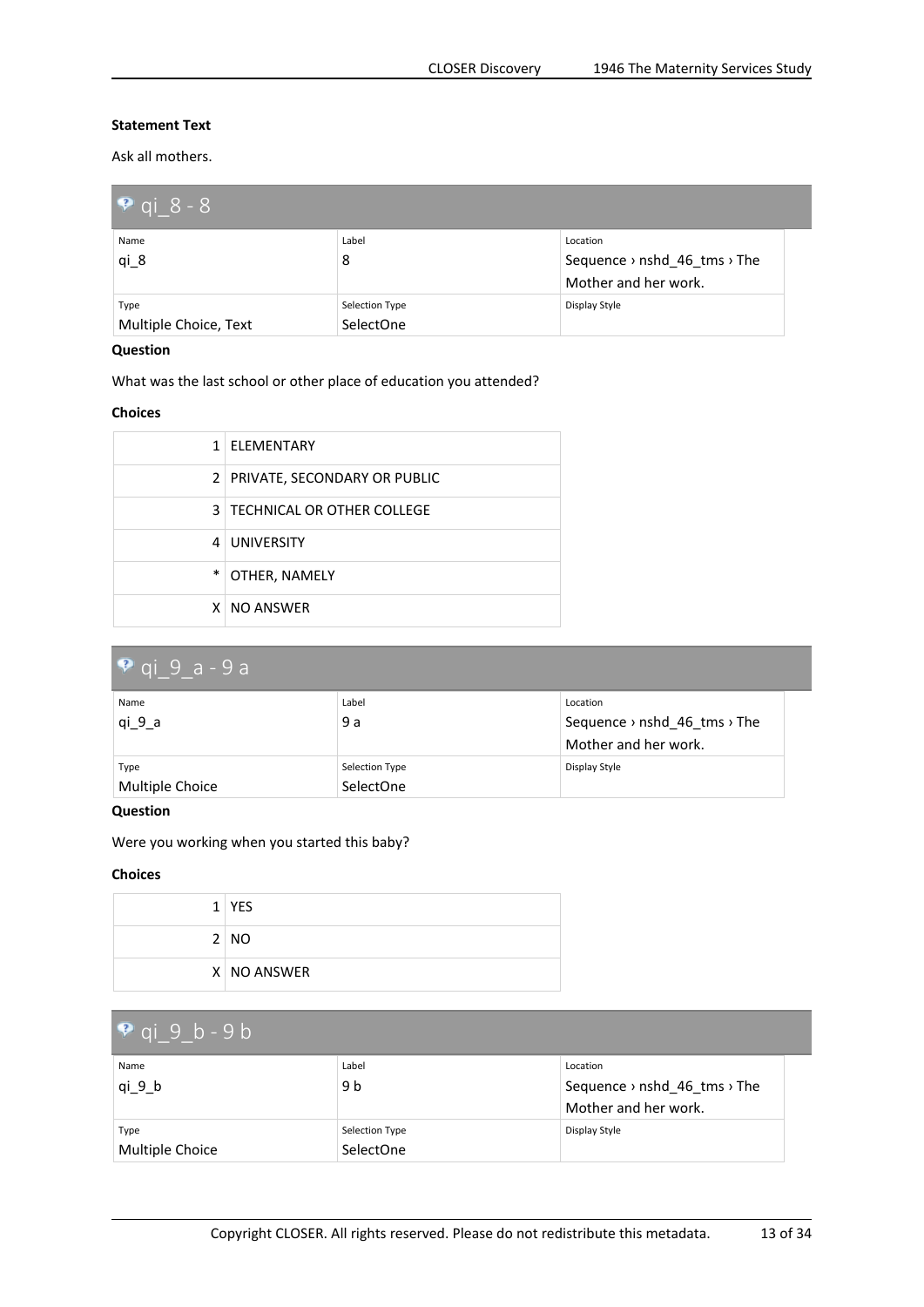#### <span id="page-13-0"></span>Condition If "Yes,"

#### **Question**

was it <sup>a</sup> whole or <sup>a</sup> part-time job?

#### **Choices**

| 1 WHOLE TIME  |
|---------------|
| 2   PART-TIME |
| X NO ANSWER   |

| $\bullet$ qi 10 - 10      |                |                              |  |  |
|---------------------------|----------------|------------------------------|--|--|
| Name                      | Label          | Location                     |  |  |
| $qi_1$ 10                 | 10             | Sequence > nshd_46_tms > The |  |  |
|                           |                | Mother and her work.         |  |  |
| Type                      | Minimum Length | Maximum Length               |  |  |
| Text                      |                | 255                          |  |  |
| Condition                 |                |                              |  |  |
| Ask working mothers only. |                |                              |  |  |

#### **Question**

What was your occupation at the time you started this baby?

| $\bullet$ qi 11 - 11      |       |                              |  |  |
|---------------------------|-------|------------------------------|--|--|
| Name                      | Label | Location                     |  |  |
| $qi_11$                   | 11    | Sequence > nshd_46_tms > The |  |  |
|                           |       | Mother and her work.         |  |  |
| Type                      | Low   | High                         |  |  |
| Integer, Multiple Choice  | 0     |                              |  |  |
| Condition                 |       |                              |  |  |
| Ask working mothers only. |       |                              |  |  |

#### **Question**

How many weeks before baby came did you stop working? ... WEEKS

#### **Choices**

| YY   DOESN'T KNOW |
|-------------------|
| XX NO ANSWER      |

# **qi\_12\_a - 12 <sup>a</sup>**

| Name<br>qi 12 a         | Label<br>12a                | Location<br>Sequence $\rightarrow$ nshd 46 tms $\rightarrow$ The<br>Mother and her work. |
|-------------------------|-----------------------------|------------------------------------------------------------------------------------------|
| Type<br>Multiple Choice | Selection Type<br>SelectOne | Display Style                                                                            |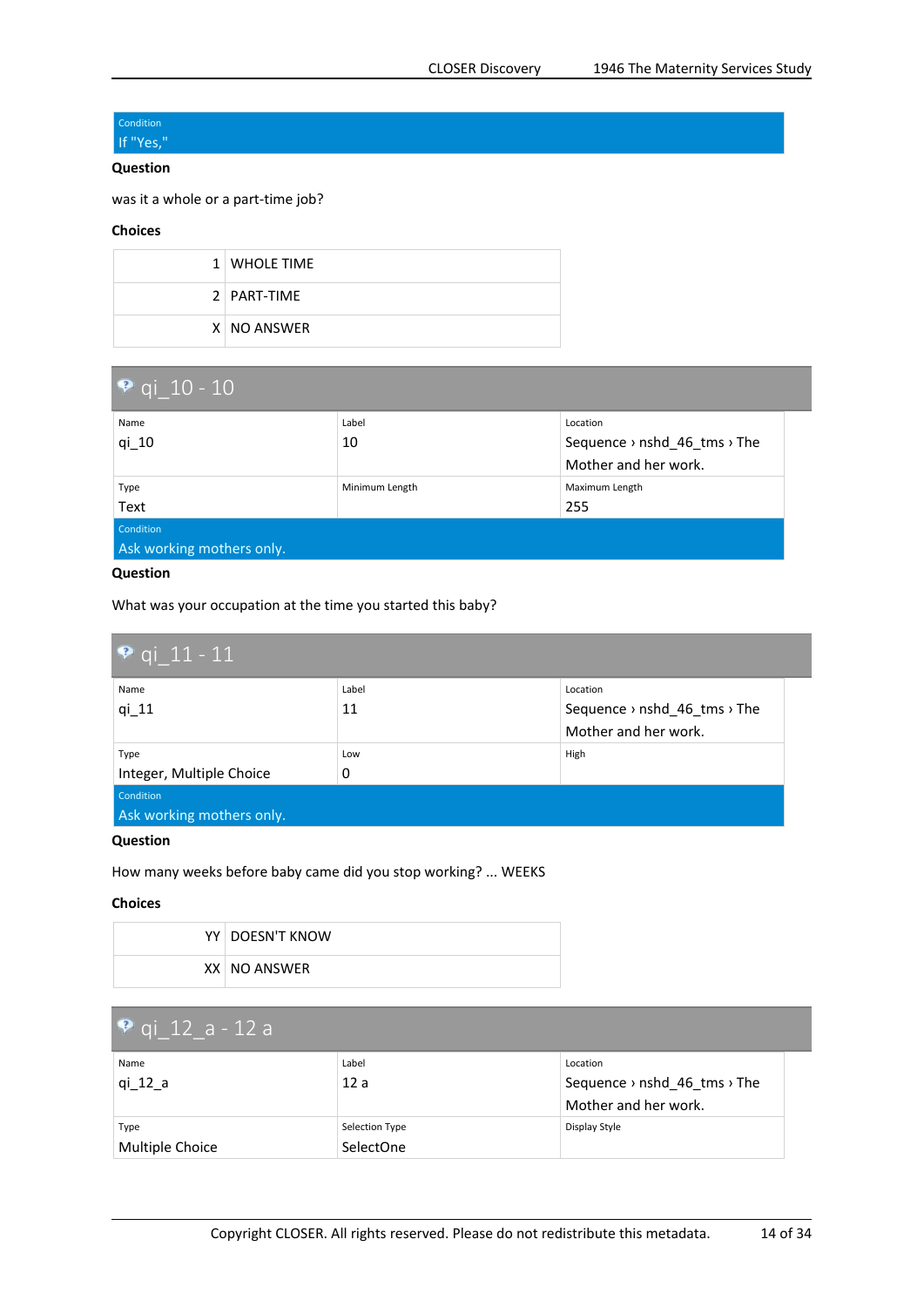#### <span id="page-14-0"></span>Condition

Ask working mothers only.

#### **Question**

Were you given leave of absence from work because this baby was coming?

#### **Choices**

| $1$ YES     |
|-------------|
| 2 NO        |
| X NO ANSWER |

| <b>P</b> qi_12 b - 12 b   |                 |                                                      |  |
|---------------------------|-----------------|------------------------------------------------------|--|
| Name                      | Label           | Location                                             |  |
| $qi_12_b$                 | 12 <sub>b</sub> | Sequence $\rightarrow$ nshd 46 tms $\rightarrow$ The |  |
|                           |                 | Mother and her work.                                 |  |
| Type                      | Selection Type  | Display Style                                        |  |
| Multiple Choice           | SelectOne       |                                                      |  |
| <b>Condition</b>          |                 |                                                      |  |
| If "Yes,"                 |                 |                                                      |  |
| Ask working mothers only. |                 |                                                      |  |

#### **Question**

was it with full pay, part pay, or no pay at all?

#### **Choices**

| 1 FULL PAY  |
|-------------|
| 2 PART PAY  |
| 3 UNPAID    |
| X NO ANSWER |

| • qi $13 - 13$               |       |                                                      |  |
|------------------------------|-------|------------------------------------------------------|--|
| Name                         | Label | Location                                             |  |
| $qi_13$                      | 13    | Sequence $\rightarrow$ nshd 46 tms $\rightarrow$ The |  |
|                              |       | Mother and her work.                                 |  |
| Type                         | Low   | High                                                 |  |
| Integer, Multiple Choice     | 0     |                                                      |  |
| Condition                    |       |                                                      |  |
| If you had leave of absence, |       |                                                      |  |
| Ask working mothers only.    |       |                                                      |  |

#### **Question**

how many weeks in all were you given? ... WEEKS

#### **Choices**

 $XX$  NO ANSWER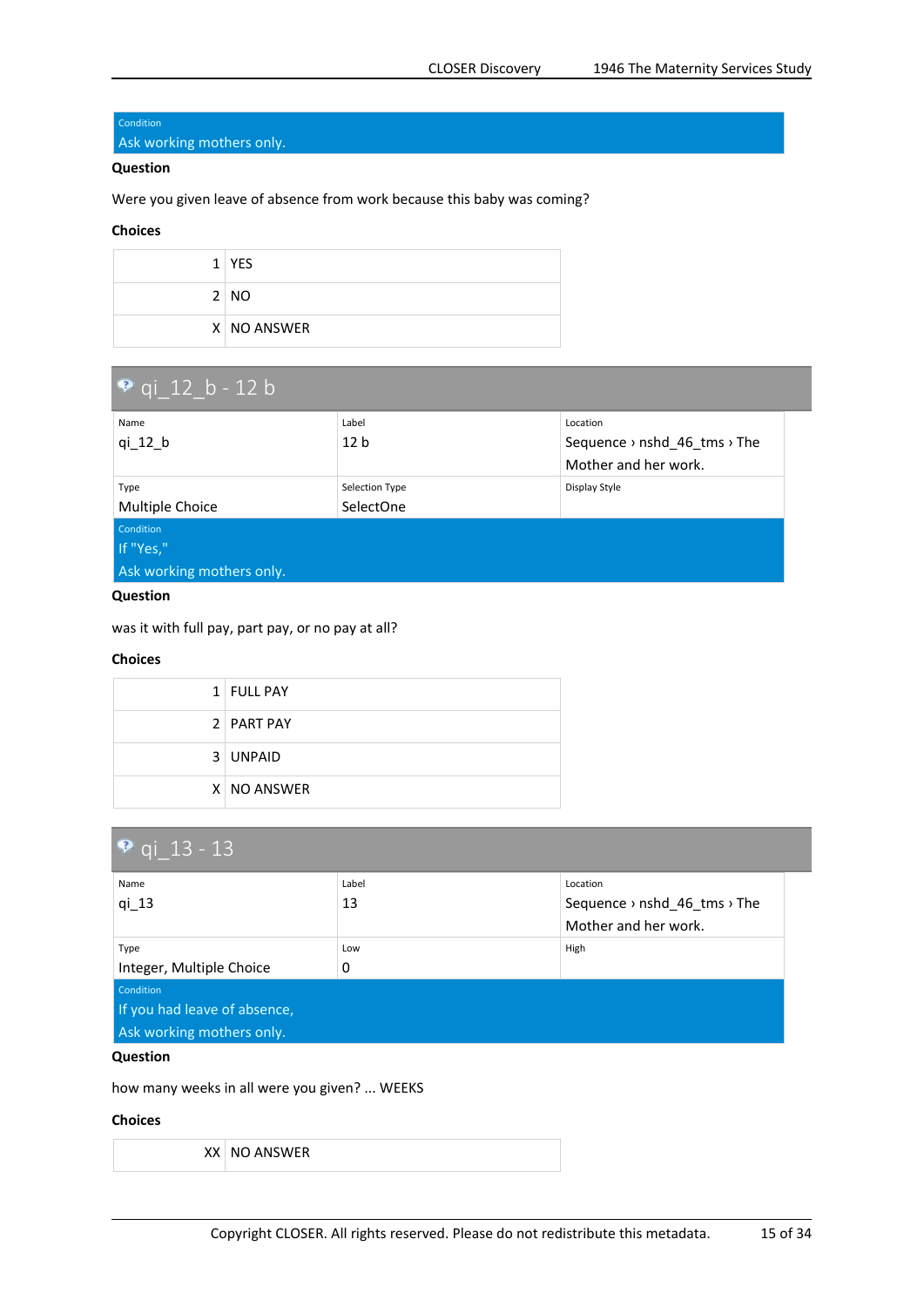<span id="page-15-0"></span>

| <b>P</b> qi $14 - 14$     |                  |                              |  |  |
|---------------------------|------------------|------------------------------|--|--|
| Name                      | Label            | Location                     |  |  |
| $qi_14$                   | 14               | Sequence > nshd_46_tms > The |  |  |
|                           |                  | Mother and her work.         |  |  |
| Type                      | Selection Type   | Display Style                |  |  |
| Multiple Choice           | <b>SelectOne</b> |                              |  |  |
| Condition                 |                  |                              |  |  |
| Ask working mothers only. |                  |                              |  |  |

#### Do you intend to return to work?

#### **Choices**

| $1$ YES     |
|-------------|
| 2 NO        |
| Y UNCERTAIN |
| X NO ANSWER |

| • qi 15 - 15                              |       |                                                      |
|-------------------------------------------|-------|------------------------------------------------------|
| Name                                      | Label | Location                                             |
| $qi_15$                                   | 15    | Sequence $\rightarrow$ nshd 46 tms $\rightarrow$ The |
|                                           |       | Mother and her work.                                 |
| Type                                      | Low   | High                                                 |
| Integer, Multiple Choice                  | 0     |                                                      |
| Condition                                 |       |                                                      |
| Ask mothers who intend to return to work. |       |                                                      |
| Ask working mothers only.                 |       |                                                      |

#### **Question**

In how many months after the birth of your baby do you intend to return to work? ... MONTHS

#### **Choices**

| YY UNCERTAIN |
|--------------|
| X NO ANSWER  |

| This Mother's Children. |                        |
|-------------------------|------------------------|
| Label                   | Location               |
| This Mother's Children. | Sequence > nshd_46_tms |
| Type                    | Order                  |
| Sequence                | InOrderOfAppearance    |

# **s\_motherschildren\_i**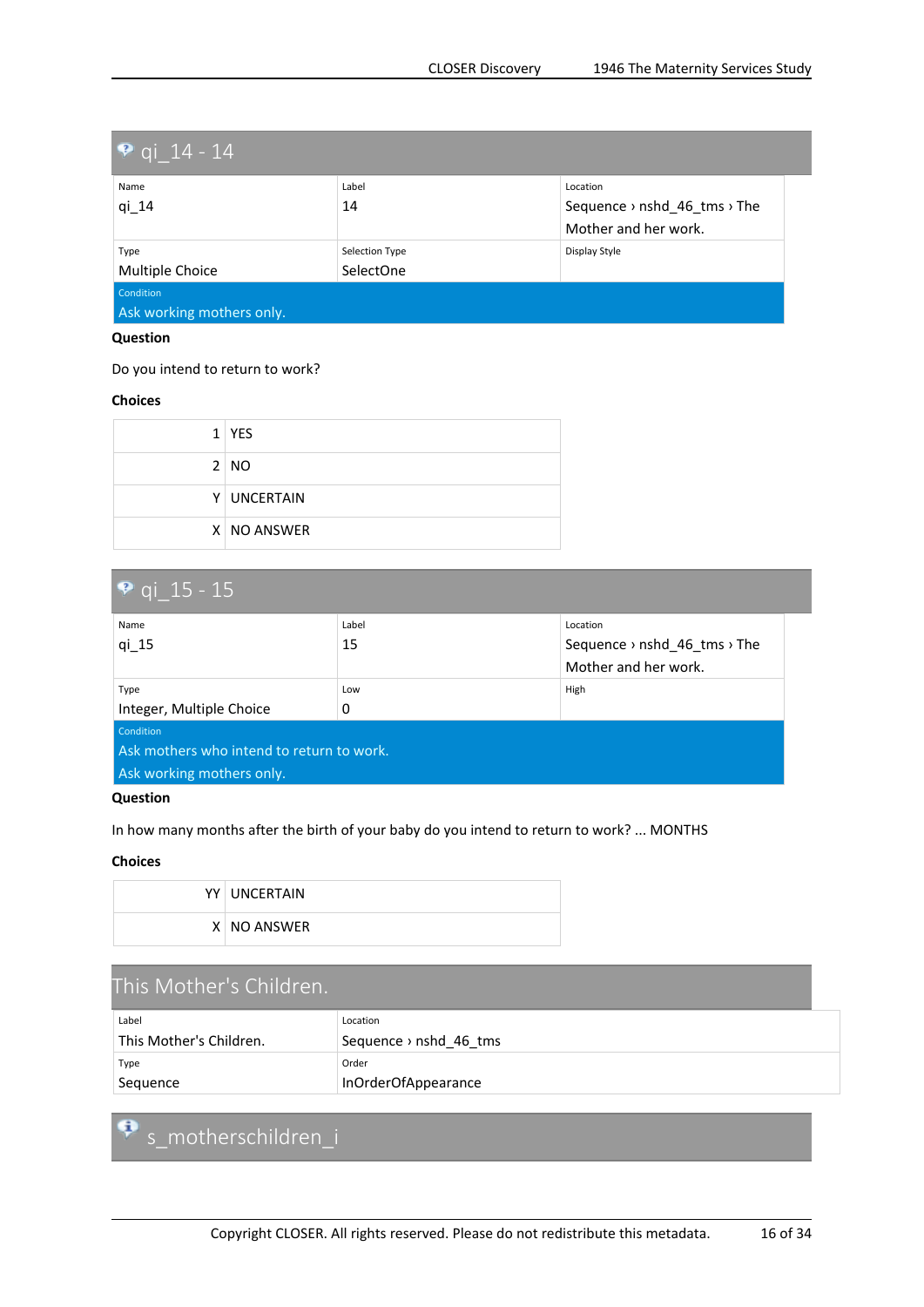<span id="page-16-0"></span>

| Name                | Location                                         |
|---------------------|--------------------------------------------------|
| s motherschildren i | Sequence > nshd 46 tms > This Mother's Children. |
| Type<br>Statement   |                                                  |

(Include this baby - exclude miscarriages and adopted or step-children.)

| S motherschildren_ii |                                                  |
|----------------------|--------------------------------------------------|
| Name                 | Location                                         |
| s motherschildren ii | Sequence > nshd_46_tms > This Mother's Children. |
| Type                 |                                                  |
| Statement            |                                                  |

#### **Statement Text**

Ask all mothers.

| $\bullet$ qi 16 i - 16 i |       |                               |
|--------------------------|-------|-------------------------------|
| Name                     | Label | Location                      |
| qi 16 i                  | 16 i  | Sequence > nshd_46_tms > This |
|                          |       | Mother's Children.            |
| Type                     | Low   | High                          |
| Integer                  | 0     |                               |

#### **Question**

Number of children born to this mother who are still alive and under five years old?

| $\bullet$ qi 16 ii - 16 ii |                |                                                                 |
|----------------------------|----------------|-----------------------------------------------------------------|
| Name<br>qi_16_ii           | Label<br>16 ii | Location<br>Sequence > nshd_46_tms > This<br>Mother's Children. |
| Type<br>Integer            | Low<br>0       | High                                                            |

#### **Question**

Number of children born to this mother who are still alive and five years or older?

| $\bullet$ qi 16 iii - 16 iii |        |                               |
|------------------------------|--------|-------------------------------|
| Name                         | Label  | Location                      |
| qi 16 iii                    | 16 iii | Sequence > nshd_46_tms > This |
|                              |        | Mother's Children.            |
| Type                         | Low    | High                          |
| Integer                      | 0      |                               |

#### **Question**

Number of children born alive to this mother who have since died?

**qi\_16\_iv - 16 iv**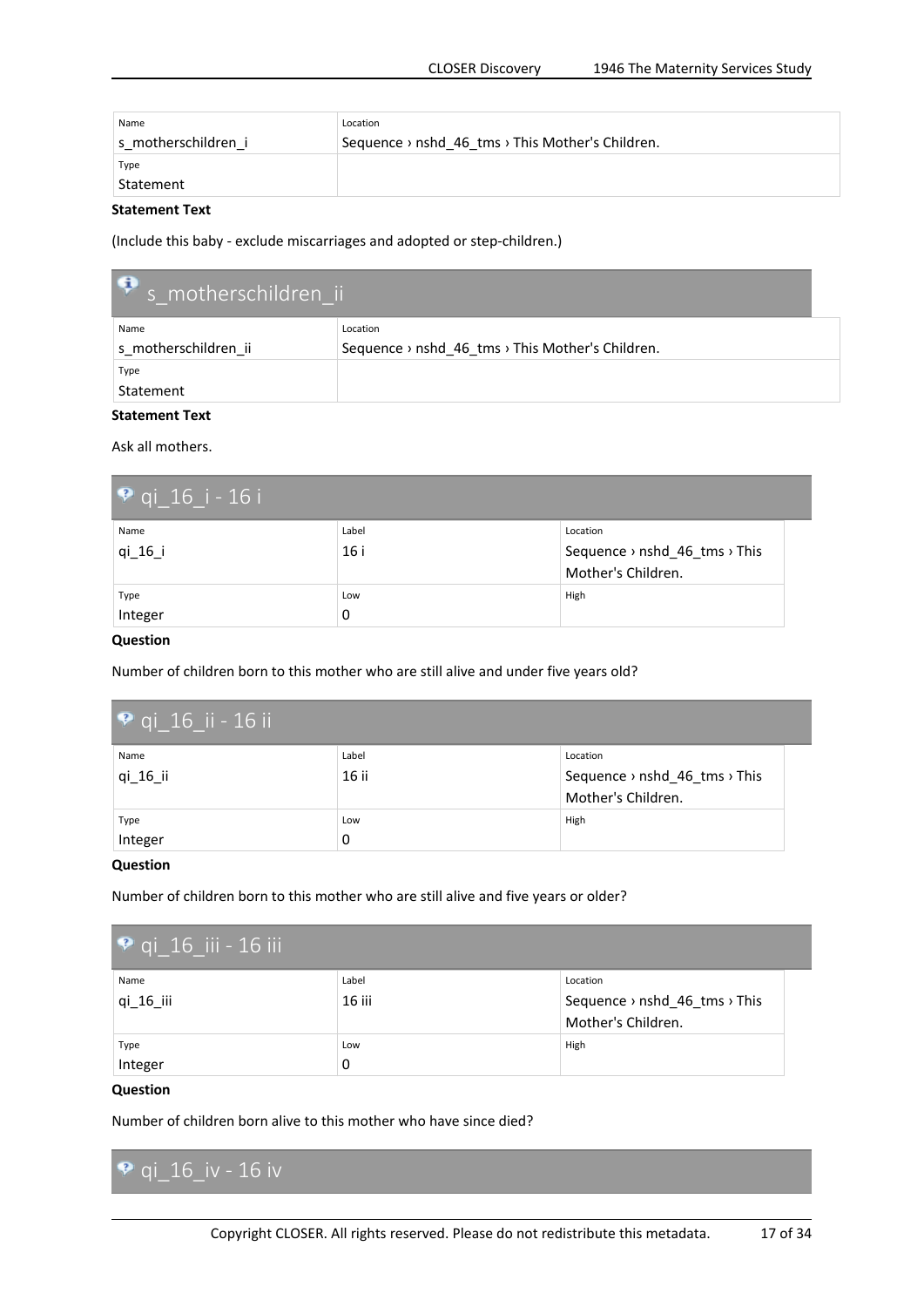<span id="page-17-0"></span>

| Name<br>qi_16_iv | Label<br>16 iv | Location<br>Sequence > nshd_46_tms > This |
|------------------|----------------|-------------------------------------------|
|                  |                | Mother's Children.                        |
| Type             | Low            | High                                      |
| Integer          | 0              |                                           |

Number of children still-born to this mother?

| <b>P</b> qi 16 $v - 16 v$ |                 |                               |
|---------------------------|-----------------|-------------------------------|
| Name                      | Label           | Location                      |
| qi 16 v                   | 16 <sub>v</sub> | Sequence > nshd_46_tms > This |
|                           |                 | Mother's Children.            |
| Type                      | Low             | High                          |
| Integer                   | 0               |                               |

#### **Question**

Total number of children (alive and dead) born to this mother?

| The Care of this Baby |                                    |
|-----------------------|------------------------------------|
| Label                 | Location                           |
| The Care of this Baby | Sequence $\rightarrow$ nshd 46 tms |
| Type                  | Order                              |
| Sequence              | InOrderOfAppearance                |

| • qi 17 - 17                      |       |                              |  |
|-----------------------------------|-------|------------------------------|--|
| Name                              | Label | Location                     |  |
| qi 17                             | 17    | Sequence > nshd_46_tms > The |  |
|                                   |       | Care of this Baby            |  |
| Type                              | Low   | High                         |  |
| Integer, Integer, Multiple Choice | ∣0    | 13                           |  |

#### **Question**

Baby's weight at birth? (If twins, give weight of each separately. Please check weight from records.) ... POUNDS ... OUNCES

| YY UNCERTAIN |
|--------------|
| XX NO ANSWER |

| $\bullet$ qi_18 - 18    |                             |                                                               |
|-------------------------|-----------------------------|---------------------------------------------------------------|
| Name<br>qi 18           | Label<br>18                 | Location<br>Sequence > nshd_46_tms > The<br>Care of this Baby |
| Type<br>Multiple Choice | Selection Type<br>SelectOne | Display Style                                                 |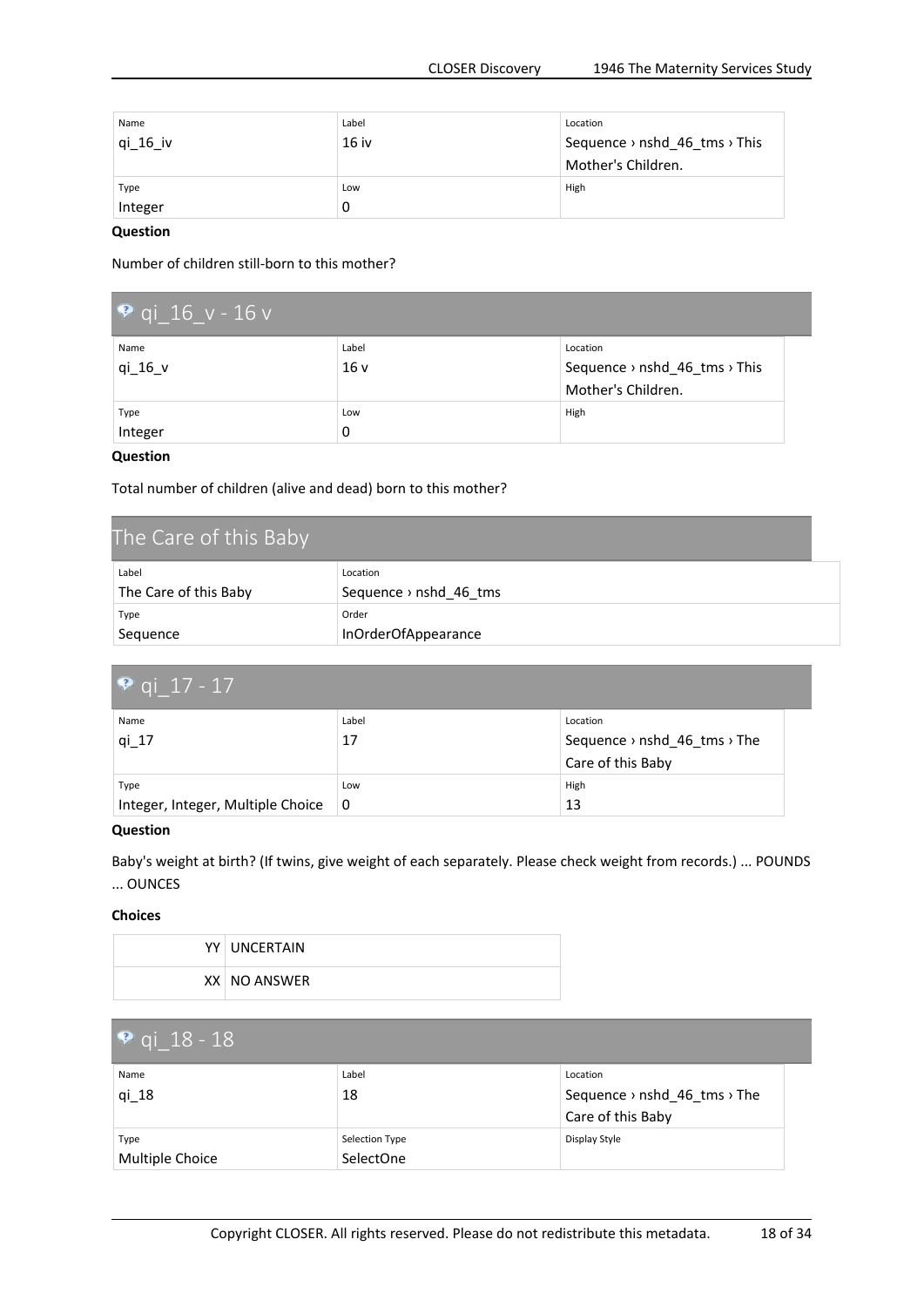<span id="page-18-0"></span>How are you feeding baby?

#### **Choices**

| 1 BREAST ONLY       |
|---------------------|
| 2 BREAST AND BOTTLE |
| 3 BOTTLE ONLY       |
| X NO ANSWER         |

| <b>P</b> qi $19 - 19$                                             |       |                              |  |
|-------------------------------------------------------------------|-------|------------------------------|--|
| Name                                                              | Label | Location                     |  |
| qi 19                                                             | 19    | Sequence > nshd_46_tms > The |  |
|                                                                   |       | Care of this Baby            |  |
| Type                                                              | Low   | High                         |  |
| Integer, Multiple Choice                                          | 0     |                              |  |
| Condition                                                         |       |                              |  |
| Ask mothers who are wholly or partly bottle feeding their babies. |       |                              |  |

#### **Question**

How old was this baby when you started bottle feeding? ... DAYS

#### **Choices**

| YY UNCERTAIN |
|--------------|
| XX NO ANSWER |

| • qi $20 - 20$                                                    |                |                                                      |  |
|-------------------------------------------------------------------|----------------|------------------------------------------------------|--|
| Name                                                              | Label          | Location                                             |  |
| $qi_2$                                                            | 20             | Sequence $\rightarrow$ nshd 46 tms $\rightarrow$ The |  |
|                                                                   |                | Care of this Baby                                    |  |
| Type                                                              | Minimum Length | Maximum Length                                       |  |
| Text                                                              |                | 255                                                  |  |
| Condition                                                         |                |                                                      |  |
| Ask mothers who are wholly or partly bottle feeding their babies. |                |                                                      |  |

#### **Question**

Ģ

Why are you wholly or partly bottle feeding him?

| Ante-Natal Care. |                        |
|------------------|------------------------|
| Label            | Location               |
| Ante-Natal Care. | Sequence > nshd_46_tms |
| Type             | Order                  |
| Sequence         | InOrderOfAppearance    |

```
s_antenatalcare
```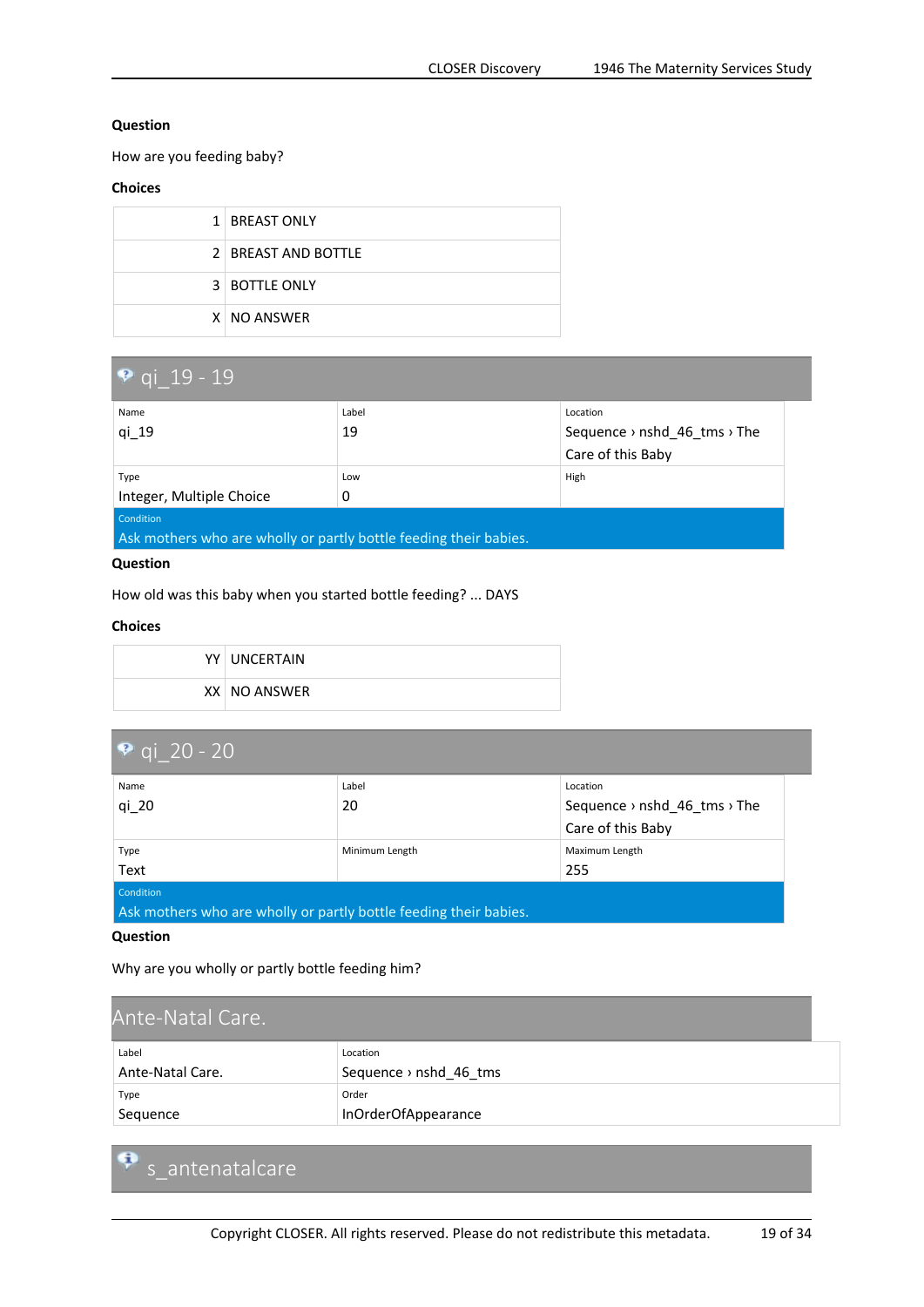<span id="page-19-0"></span>

| Name              | Location                                  |
|-------------------|-------------------------------------------|
| s antenatalcare   | Sequence > nshd 46 tms > Ante-Natal Care. |
| Type<br>Statement |                                           |

Ask all mothers.

| • qi 21 - 21                  |                             |                                            |
|-------------------------------|-----------------------------|--------------------------------------------|
| Name<br>$qi_21$               | Label<br>21                 | Location<br>Sequence > nshd 46 tms > Ante- |
|                               |                             | Natal Care.                                |
| Type<br>Multiple Choice, Text | Selection Type<br>SelectOne | Display Style                              |

#### **Question**

Who gave you ante-natal care and advice?

#### **Choices**

| <sup>n</sup>   | NOBODY AT ALL                                        |
|----------------|------------------------------------------------------|
| $\mathbf{1}$   | HOSPITAL ANTE-NATAL CLINIC                           |
|                | 2 OTHER ANTE-NATAL CLINIC                            |
|                | 3   MUNICIPAL MIDWIFE AT HER OR MOTHER'S HOME        |
|                | 4   PRIVATE MIDWIFE                                  |
| 5.             | DOCTOR BY ARRANGEMENT WITH LOCAL<br><b>AUTHORITY</b> |
|                | 6 OWN PRIVATE DOCTOR                                 |
| $\overline{7}$ | <b>OBSTETRIC SPECIALIST</b>                          |
| $\ast$         | <b>OTHER</b>                                         |
|                | X NO ANSWER                                          |

| • qi 22 - 22             |       |                                |
|--------------------------|-------|--------------------------------|
| Name                     | Label | Location                       |
| $qi_22$                  | 22    | Sequence > nshd_46_tms > Ante- |
|                          |       | Natal Care.                    |
| Type                     | Low   | High                           |
| Integer, Multiple Choice | 0     |                                |

#### **Question**

How many weeks before baby was born did you first go to <sup>a</sup> doctor, midwife, or clinic? ... WEEKS

| YY UNCERTAIN |
|--------------|
|--------------|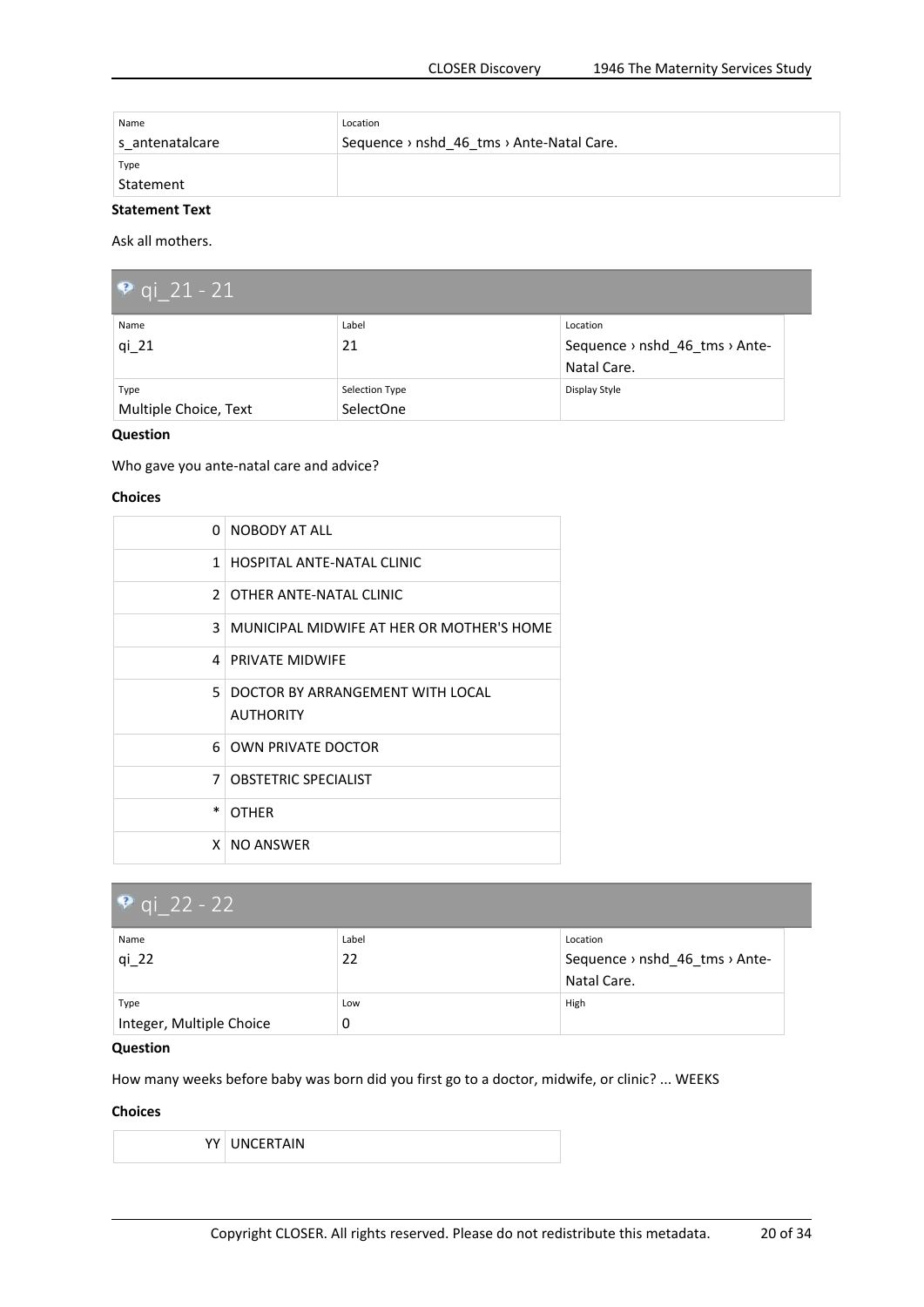#### XX NO ANSWER

<span id="page-20-0"></span>

| <b>P</b> qi 23 a - 23 a |                             |                                                                                   |
|-------------------------|-----------------------------|-----------------------------------------------------------------------------------|
| Name<br>qi 23 a         | Label<br>23a                | Location<br>Sequence $\rightarrow$ nshd 46 tms $\rightarrow$ Ante-<br>Natal Care. |
| Type<br>Multiple Choice | Selection Type<br>SelectOne | Display Style                                                                     |

#### **Question**

Have you had any difficulties in the care of yourself and your baby which you feel could have been avoided if you had been able to have more ante-natal advice?

#### **Choices**

| $1$ YES     |
|-------------|
| 2 NO        |
| X NO ANSWER |

| $\bullet$ qi 23 b - 23 b |                 |                                |
|--------------------------|-----------------|--------------------------------|
| Name                     | Label           | Location                       |
| $qi_23_b$                | 23 <sub>b</sub> | Sequence > nshd 46 tms > Ante- |
|                          |                 | Natal Care.                    |
| Type                     | Minimum Length  | Maximum Length                 |
| Text                     |                 | 255                            |
| Condition                |                 |                                |
| If "Yes,"                |                 |                                |

#### **Question**

give details (Write in exactly what the mother says)

| <b>P</b> qi_24_i - 24 i |               |                                                           |
|-------------------------|---------------|-----------------------------------------------------------|
| Name<br>$qi_24_i$       | Label<br>24 i | Location<br>Sequence > nshd_46_tms > Ante-<br>Natal Care. |
| Type<br>Integer         | Low<br>0      | High                                                      |

#### **Question**

How many times did you attend for ante-natal care or advice:- During the first seven months of pregnancy?

| $\bullet$ qi_24_ii - 24 ii |       |                                |
|----------------------------|-------|--------------------------------|
| Name                       | Label | Location                       |
| $qi_24_ii$                 | 24 ii | Sequence > nshd_46_tms > Ante- |
|                            |       | Natal Care.                    |
| Type                       | Low   | High                           |
| Integer                    | 0     |                                |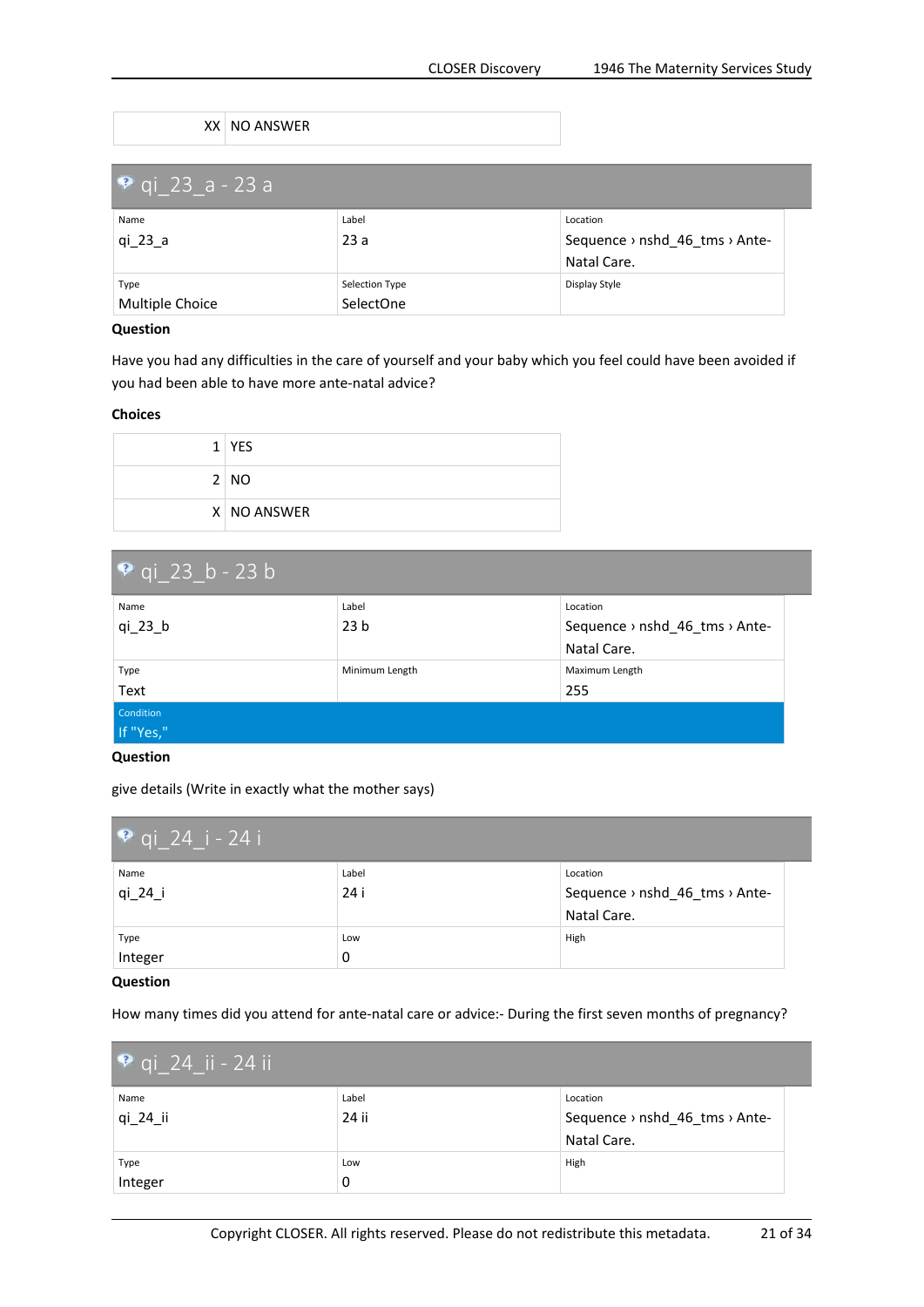<span id="page-21-0"></span>How many times did you attend for ante-natal care or advice:- During the last two months of pregnancy?

| $\bullet$ qi 24 iii - 24 iii |        |                                |
|------------------------------|--------|--------------------------------|
| Name                         | Label  | Location                       |
| qi 24 iii                    | 24 iii | Sequence > nshd_46_tms > Ante- |
|                              |        | Natal Care.                    |
| Type                         | Low    | High                           |
| Integer                      | 0      |                                |

#### **Question**

How many times did you attend for ante-natal care or advice:- Total number of attendances during pregnancy?

| • qi 25 - 25                                                                                 |                |                                                        |
|----------------------------------------------------------------------------------------------|----------------|--------------------------------------------------------|
| Name                                                                                         | Label          | Location                                               |
| $qi_25$                                                                                      | 25             | Sequence $\rightarrow$ nshd 46 tms $\rightarrow$ Ante- |
|                                                                                              |                | Natal Care.                                            |
| Type                                                                                         | Minimum Length | Maximum Length                                         |
| Text                                                                                         |                | 255                                                    |
| <b>Condition</b>                                                                             |                |                                                        |
| Ask mothers who did not attend an ante-natal clinic (even if they had other ante-natal care) |                |                                                        |

#### **Question**

What were your reasons for not attending an ante-natal clinic? (Write in exactly what the mother says.)

| The Confinement. |                                    |
|------------------|------------------------------------|
| Label            | Location                           |
| The Confinement. | Sequence $\rightarrow$ nshd 46 tms |
| Type             | Order                              |
| Sequence         | InOrderOfAppearance                |

| s theconfinement i |                                           |
|--------------------|-------------------------------------------|
| Name               | Location                                  |
| s theconfinement i | Sequence > nshd_46_tms > The Confinement. |
| Type               |                                           |
| Statement          |                                           |

#### **Statement Text**

Ask all mothers.

| $\bullet$ qi 26 - 26          |                             |                                                          |
|-------------------------------|-----------------------------|----------------------------------------------------------|
| Name<br>qi 26                 | Label<br>26                 | Location<br>Sequence > nshd_46_tms > The<br>Confinement. |
| Type<br>Multiple Choice, Text | Selection Type<br>SelectOne | Display Style                                            |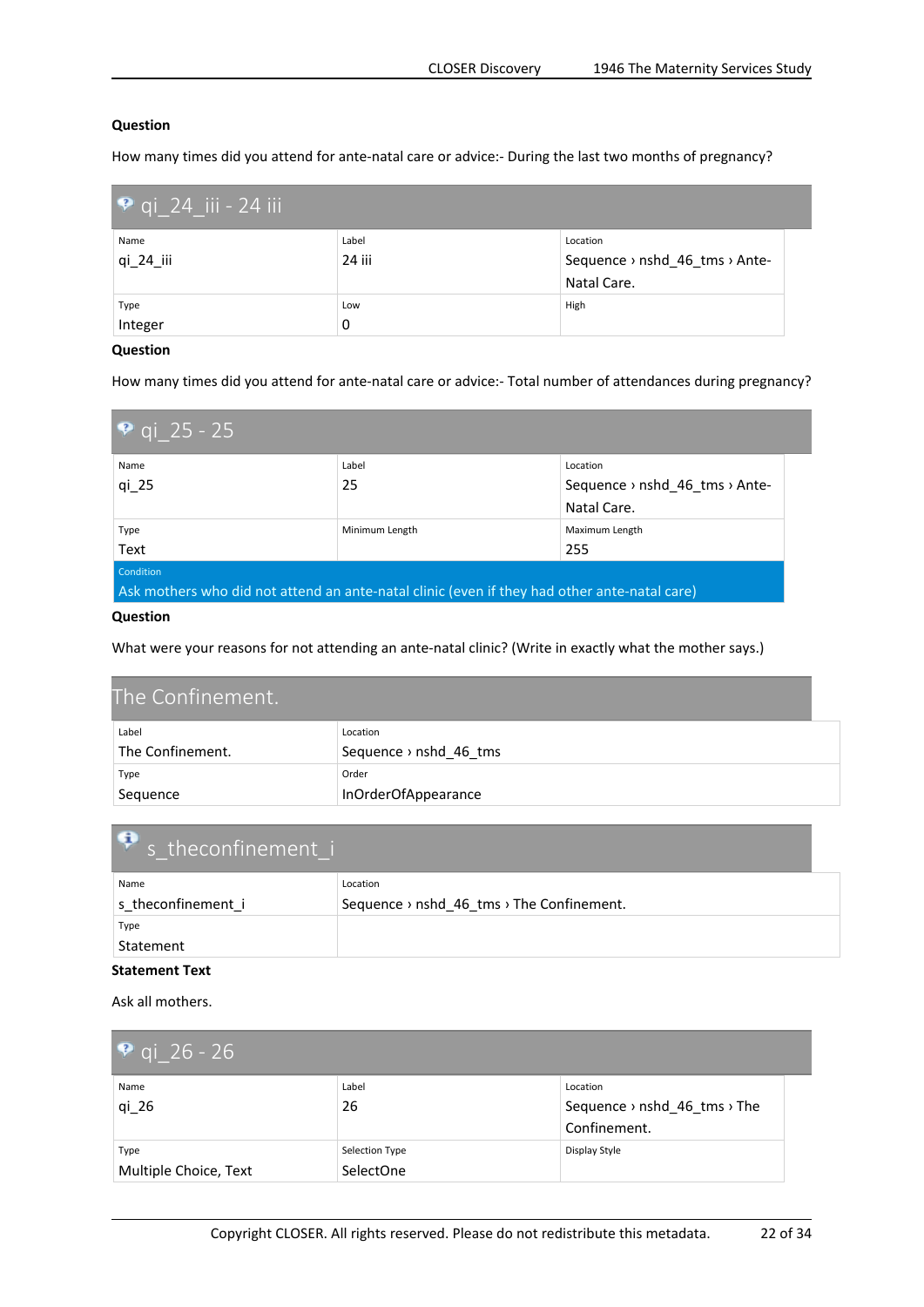<span id="page-22-0"></span>Where was this baby born?

#### **Choices**

| $\mathbf{1}$   | DOMICILIARY, OWN HOME                     |
|----------------|-------------------------------------------|
|                | 2 DOMICILIARY, OTHER HOME                 |
| 3              | INSTITUTIONAL. MUNICIPAL MATERNITY HOME   |
| $\overline{4}$ | INSTITUTIONAL. EMERGENCY MATERNITY HOME   |
|                | 5   INSTITUTIONAL. HOSPITAL (PUBLIC WARD) |
|                | 6 INSTITUTIONAL. HOSPITAL (PRIVATE WARD)  |
| $\overline{7}$ | INSTITUTIONAL. HOSPITAL (EMERGENCY CASE)  |
|                | 8   INSTITUTIONAL, PRIVATE NURSING HOME   |
| *              | OTHER, NAMELY                             |
| x.             | <b>NO ANSWER</b>                          |

| <b>P</b> qi 27 - 27 |                |                              |  |
|---------------------|----------------|------------------------------|--|
| Name                | Label          | Location                     |  |
| $qi_27$             | 27             | Sequence > nshd_46_tms > The |  |
|                     |                | Confinement.                 |  |
| Type                | Minimum Length | Maximum Length               |  |
| Text                |                | 255                          |  |

#### **Question**

Why did you have your baby there? (Write in exactly what the mother says)

| $\sqrt{9}$ qi 28 a - 28 a |                |                              |  |
|---------------------------|----------------|------------------------------|--|
| Name                      | Label          | Location                     |  |
| qi 28 a                   | 28 a           | Sequence > nshd_46_tms > The |  |
|                           |                | Confinement.                 |  |
| Type                      | Selection Type | Display Style                |  |
| Multiple Choice           | SelectOne      |                              |  |

#### **Question**

If you have another baby would you like to have him in the same place as this one?

| 1 YES                              |
|------------------------------------|
| 2 NO                               |
| <b>3 DOESN'T WANT ANOTHER BABY</b> |
| Y UNCERTAIN                        |
| X NO ANSWER                        |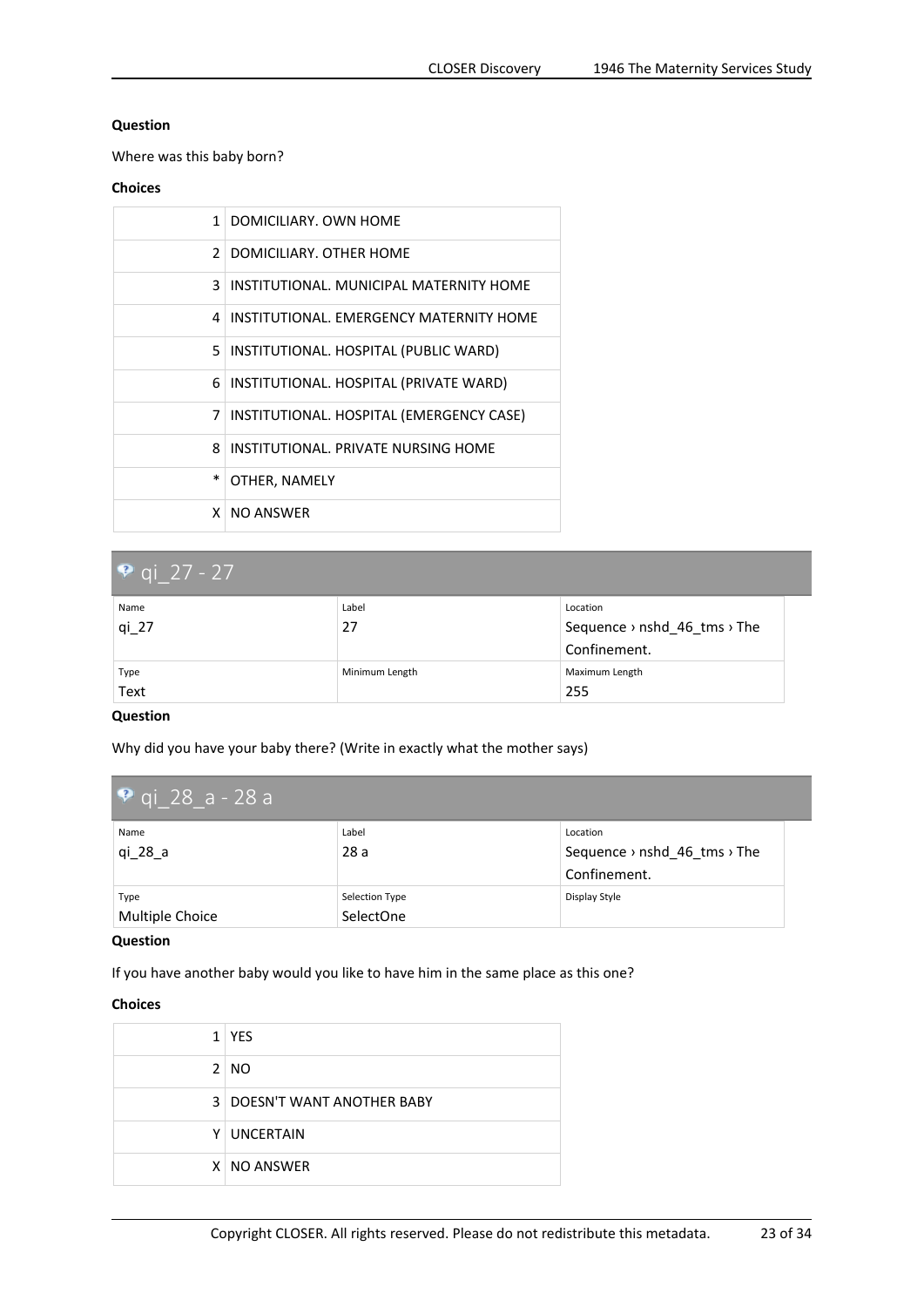<span id="page-23-0"></span>

| $\bullet$ qi 28 b - 28 b      |                             |                                              |
|-------------------------------|-----------------------------|----------------------------------------------|
| Name                          | Label                       | Location                                     |
| qi 28 b                       | 28 <sub>b</sub>             | Sequence > nshd_46_tms > The<br>Confinement. |
| Type<br>Multiple Choice, Text | Selection Type<br>SelectOne | Display Style                                |
| Condition<br>If "No,"         |                             |                                              |

where would you like to have him?

#### **Choices**

|        | 1 OWN HOME               |
|--------|--------------------------|
|        | 2 OTHER HOME             |
|        | 3 HOSPITAL               |
|        | 4   PRIVATE NURSING HOME |
| $\ast$ | <b>OTHER</b>             |
|        | Y UNCERTAIN              |
|        | X NO ANSWER              |

| $\bullet$ qi 29 - 29                                              |       |                                                      |
|-------------------------------------------------------------------|-------|------------------------------------------------------|
| Name                                                              | Label | Location                                             |
| $qi_29$                                                           | 29    | Sequence $\rightarrow$ nshd 46 tms $\rightarrow$ The |
|                                                                   |       | Confinement.                                         |
| Type                                                              | Low   | High                                                 |
| Integer, Multiple Choice                                          | 0     |                                                      |
| Condition                                                         |       |                                                      |
| Ask mothers delivered in any institution, including nursing home. |       |                                                      |

#### **Question**

How long before baby was born did you book your bed? ... WEEKS

| YY UNCERTAIN |
|--------------|
| XX NO ANSWER |

| • qi $30 - 30$           |       |                              |
|--------------------------|-------|------------------------------|
| Name                     | Label | Location                     |
| qi 30                    | 30    | Sequence > nshd_46_tms > The |
|                          |       | Confinement.                 |
| Type                     | Low   | High                         |
| Integer, Multiple Choice | 0     |                              |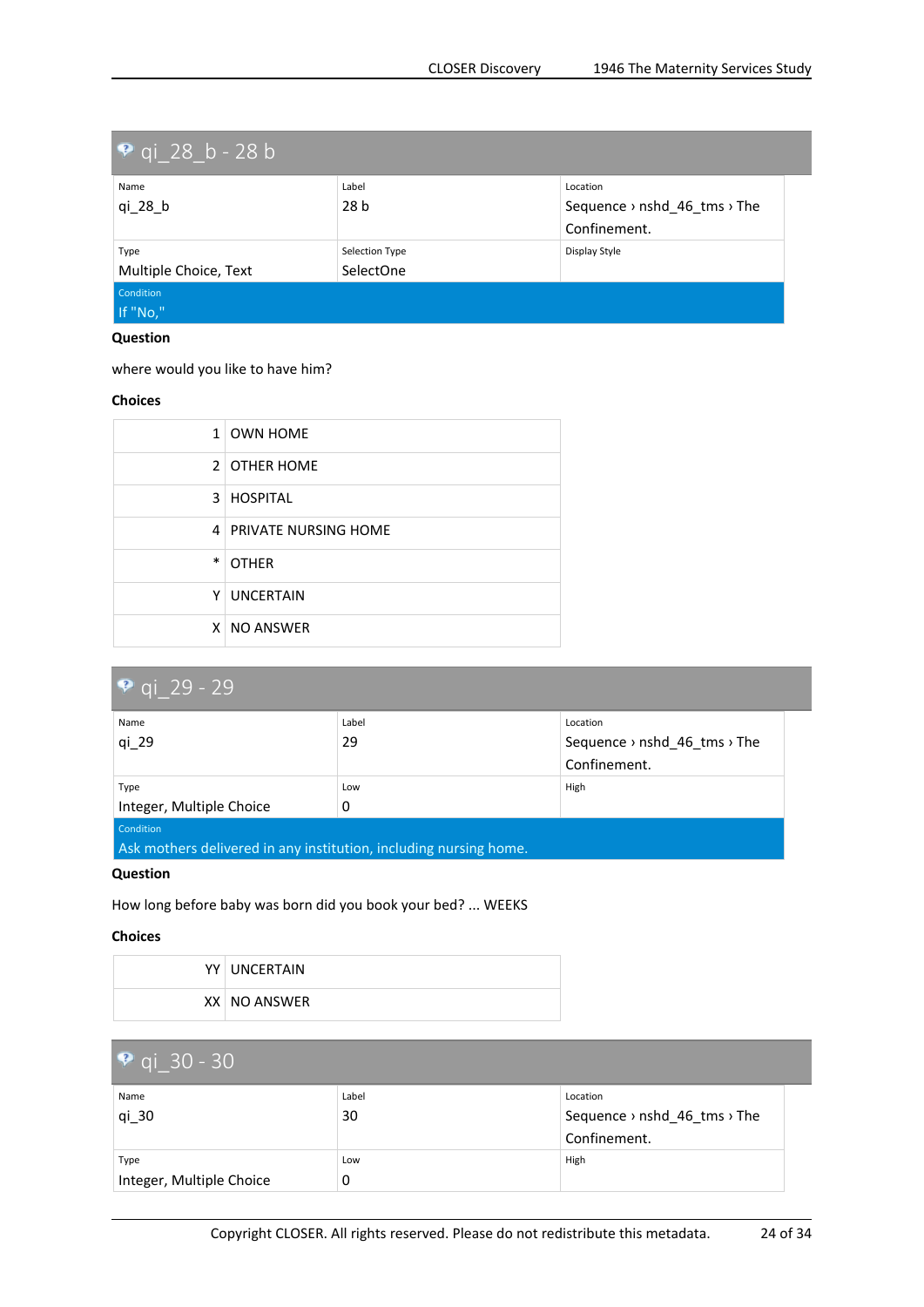#### <span id="page-24-0"></span>Condition

Ask mothers delivered in any institution, including nursing home.

#### **Question**

How many days before the baby was born were you admitted? ... DAYS

#### **Choices**

|  | YY UNCERTAIN |
|--|--------------|
|  | XX NO ANSWER |

| <b>P</b> qi 31 - 31                                                 |                |                                                      |  |
|---------------------------------------------------------------------|----------------|------------------------------------------------------|--|
| Name                                                                | Label          | Location                                             |  |
| $qi_31$                                                             | 31             | Sequence $\rightarrow$ nshd 46 tms $\rightarrow$ The |  |
|                                                                     |                | Confinement.                                         |  |
| Type                                                                | Minimum Length | Maximum Length                                       |  |
| Text                                                                |                | 255                                                  |  |
| Condition                                                           |                |                                                      |  |
| Ask all mothers admitted more than three days before baby was born. |                |                                                      |  |
| Ask mothers delivered in any institution, including nursing home.   |                |                                                      |  |

#### **Question**

Why were you admitted more than three days before baby was born?

| $\bullet$ s q31 |                                           |
|-----------------|-------------------------------------------|
| Name            | Location                                  |
| $s_q31$         | Sequence > nshd_46_tms > The Confinement. |
| Type            |                                           |
| Statement       |                                           |

#### **Statement Text**

Ask all mothers.

| <b>P</b> qi 32 - 32           |                             |                                                          |  |
|-------------------------------|-----------------------------|----------------------------------------------------------|--|
| Name<br>$qi_32$               | Label<br>32                 | Location<br>Sequence > nshd_46_tms > The<br>Confinement. |  |
| Type<br>Multiple Choice, Text | Selection Type<br>SelectOne | Display Style                                            |  |

**Question**

Who was in charge of your confinement?

| 1   OBSTETRIC SPECIALIST             |
|--------------------------------------|
| 2   HOSPITAL DOCTOR (NOT SPECIALIST) |
| 3 OWN DOCTOR BY PREVIOUS ARRANGEMENT |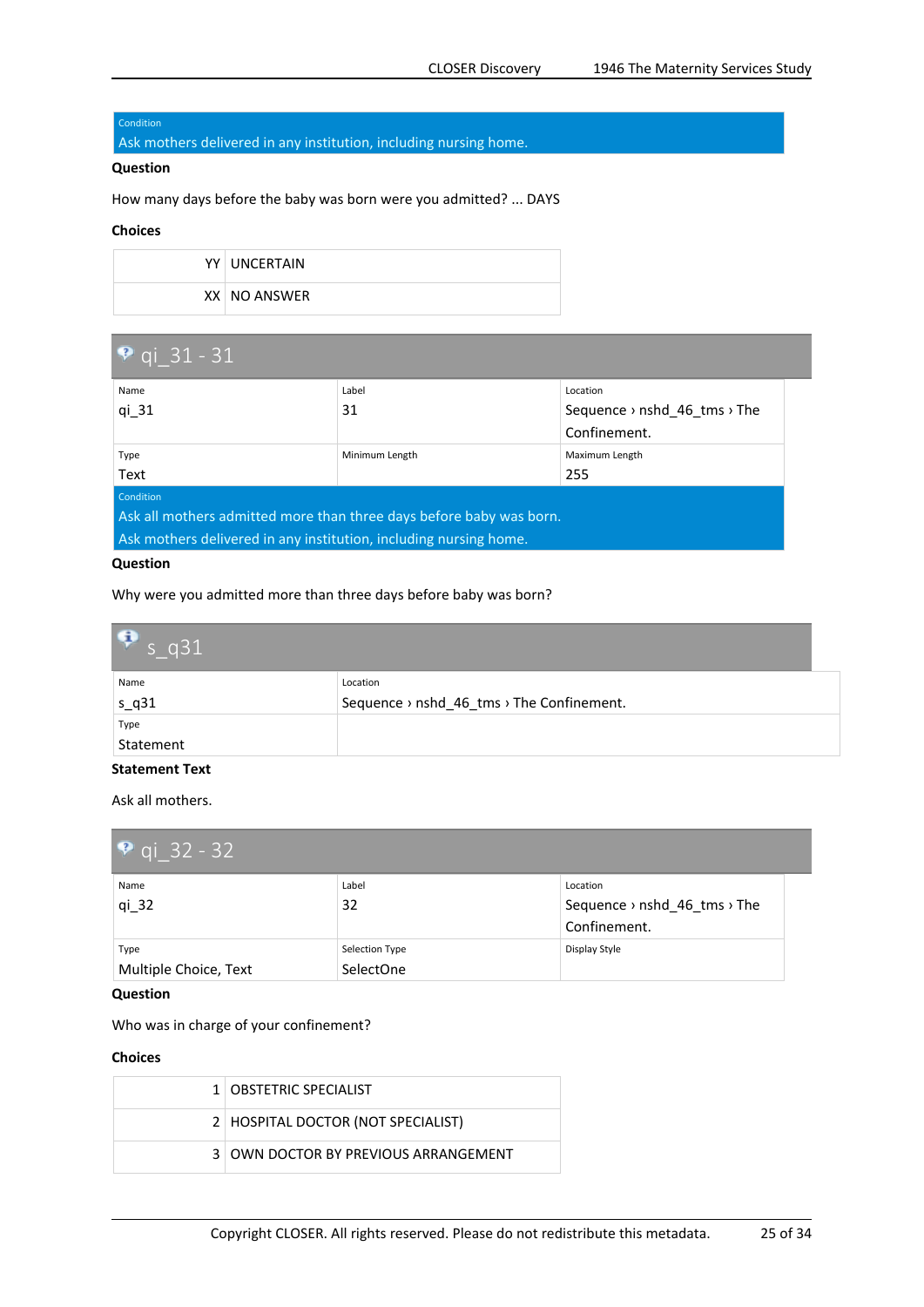<span id="page-25-0"></span>

| 4 DOCTOR CALLED IN FOR EMERGENCY |
|----------------------------------|
| 5   MUNICIPAL MIDWIFE            |
| 6 PRIVATE MIDWIFF                |
| * OTHER PERSON, NAMELY           |
| X NO ANSWER                      |

#### **qi\_33 - 33** Name qi\_33 Label 33 Location Sequence › nshd\_46\_tms › The Confinement. Type Multiple Choice, Text Selection Type SelectOne Display Style

#### **Question**

Who actually delivered you baby?

#### **Choices**

| n.           | <b>BORN BEFORE ATTENDANT ARRIVED</b>    |
|--------------|-----------------------------------------|
| $\mathbf{1}$ | <b>OBSTETRIC SPECIALIST</b>             |
| $\mathbf{2}$ | <b>HOSPITAL DOCTOR (NOT SPECIALIST)</b> |
| 3            | OWN DOCTOR BY PREVIOUS ARRANGEMENT      |
| 4            | DOCTOR CALLED IN FOR EMERGENCY          |
| 5.           | <b>MEDICAL STUDENT</b>                  |
| 6.           | <b>MUNICIPAL MIDWIFE</b>                |
| 7            | <b>PRIVATE MIDWIFF</b>                  |
| 8            | <b>PUPIL MIDWIFF</b>                    |
| $\ast$       | OTHER PERSON, NAMELY                    |
| Υ            | <b>DOESN'T KNOW</b>                     |
| X.           | <b>NO ANSWER</b>                        |

## **qi\_34\_a - 34 <sup>a</sup>**

| Name<br>qi_34_a         | Label<br>34a                | Location<br>Sequence $\rightarrow$ nshd 46 tms $\rightarrow$ The<br>Confinement. |
|-------------------------|-----------------------------|----------------------------------------------------------------------------------|
| Type<br>Multiple Choice | Selection Type<br>SelectOne | Display Style                                                                    |

#### **Question**

Were you given anything during childbirth to relieve the pain?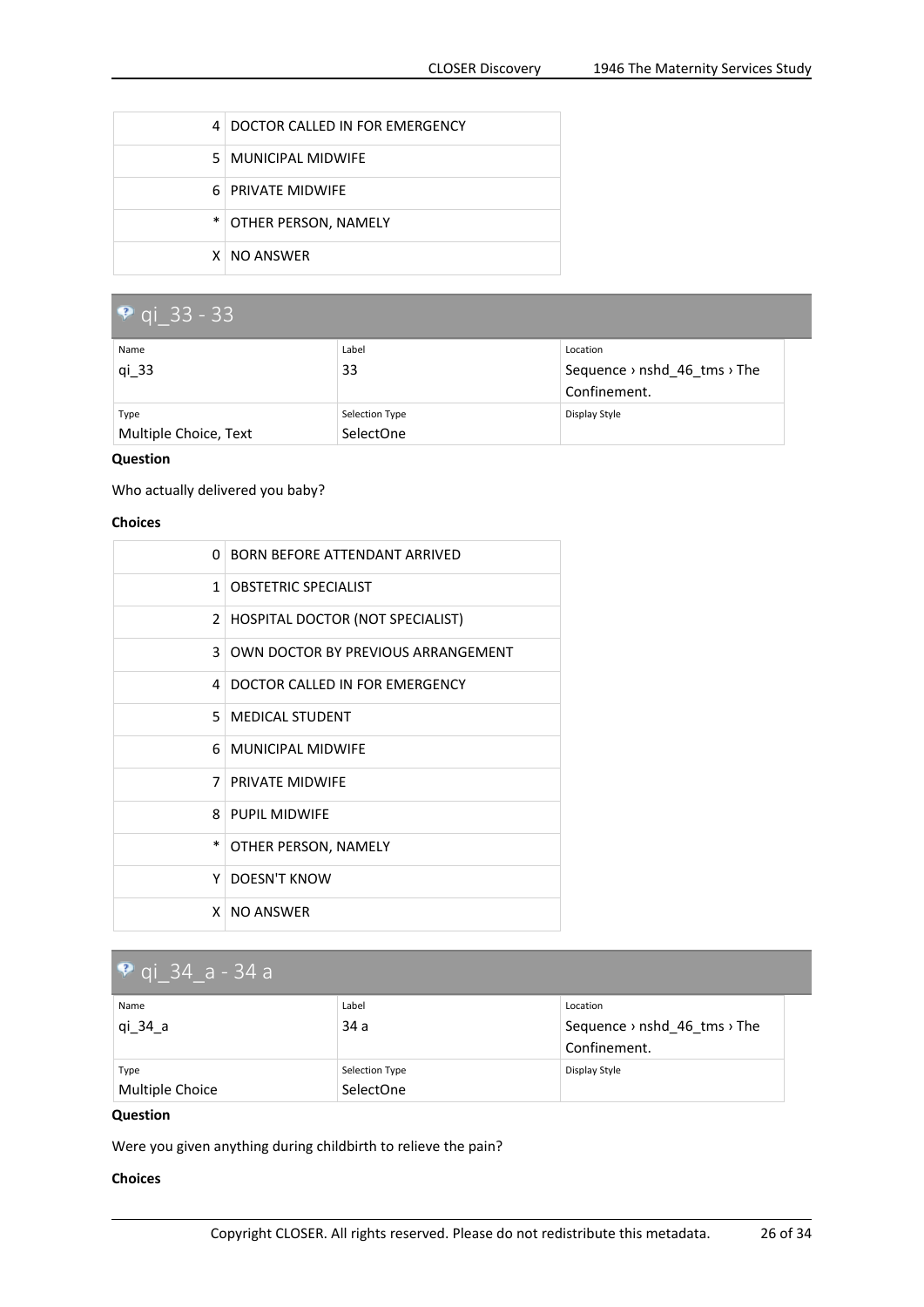<span id="page-26-0"></span>

| $1$ YES        |
|----------------|
| 2 NO           |
| Y DOESN'T KNOW |
| X NO ANSWER    |

| $\bullet$ qi 34 b - 34 b |                  |                              |
|--------------------------|------------------|------------------------------|
| Name                     | Label            | Location                     |
| $qi_34_b$                | 34 b             | Sequence > nshd_46_tms > The |
|                          |                  | Confinement.                 |
| Type                     | Selection Type   | Display Style                |
| Multiple Choice          | <b>SelectOne</b> |                              |
| Condition                |                  |                              |
| If "No,"                 |                  |                              |

was anything offered to you?

#### **Choices**

| $1$ YES        |
|----------------|
| 2 NO           |
| Y DOESN'T KNOW |
| X NO ANSWER    |

| <b>P</b> qi 35 - 35                                    |                |                              |
|--------------------------------------------------------|----------------|------------------------------|
| Name                                                   | Label          | Location                     |
| qi 35                                                  | 35             | Sequence > nshd_46_tms > The |
|                                                        |                | Confinement.                 |
| Type                                                   | Selection Type | Display Style                |
| Multiple Choice, Text                                  | SelectOne      |                              |
| Condition                                              |                |                              |
| Ask mothers given or offered anything to relieve pain. |                |                              |

#### **Question**

What were you given or offered? (Health Visitors please check if possible.)

|        | 1   GAS AND AIR                 |
|--------|---------------------------------|
|        | 2 CHLOROFORM                    |
|        | 3   GAS AND AIR, AND CHLOROFORM |
| $\ast$ | <b>OTHER, NAMELY</b>            |
|        | Y   DOESN'T KNOW                |
|        | X NO ANSWER                     |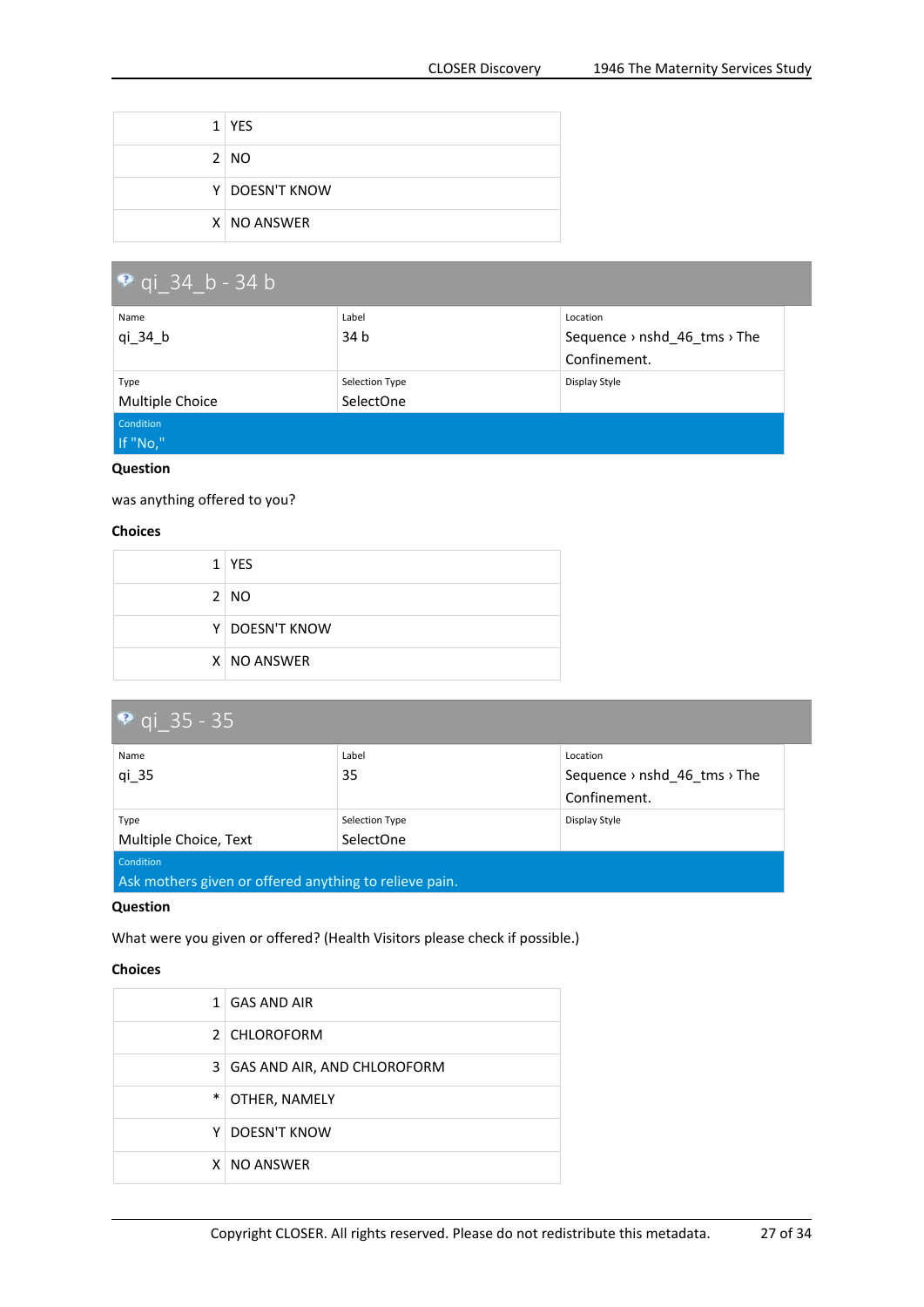<span id="page-27-0"></span>

| $\bullet$ s_q35 |                                           |
|-----------------|-------------------------------------------|
| Name            | Location                                  |
| $s_q35$         | Sequence > nshd_46_tms > The Confinement. |
| Type            |                                           |
| Statement       |                                           |

Ask all mothers.

| $\bullet$ qi 36 - 36 |                |                              |
|----------------------|----------------|------------------------------|
| Name                 | Label          | Location                     |
| $qi_36$              | 36             | Sequence > nshd_46_tms > The |
|                      |                | Confinement.                 |
| Type                 | Minimum Length | Maximum Length               |
| Text                 |                | 255                          |

#### **Question**

Do you think that anything more could have been done to make your delivery or confinement more satisfactory? If so, give details. (Write in exactly what the mother says)

| Getting Up, etc. |                                    |
|------------------|------------------------------------|
| Label            | Location                           |
| Getting Up, etc. | Sequence $\rightarrow$ nshd 46 tms |
| Type             | Order                              |
| Sequence         | InOrderOfAppearance                |

| • qi 37 - 37                     |                                   |                                                          |  |
|----------------------------------|-----------------------------------|----------------------------------------------------------|--|
| Name<br>$qi_37$                  | Label<br>37                       | Location<br>Sequence > nshd_46_tms ><br>Getting Up, etc. |  |
| Type<br>Multiple Choice, Integer | Selection Type<br>SelectUpToN (1) | Display Style                                            |  |

#### **Question**

How many days after baby was born were you able to get up and dress? ... DAYS

| $99$   NOT UP YET |
|-------------------|
| XX NO ANSWER      |

| • qi 38 - 38 |       |                                                  |
|--------------|-------|--------------------------------------------------|
| Name         | Label | Location                                         |
| $qi_38$      | 38    | Sequence $\rightarrow$ nshd 46 tms $\rightarrow$ |
|              |       | Getting Up, etc.                                 |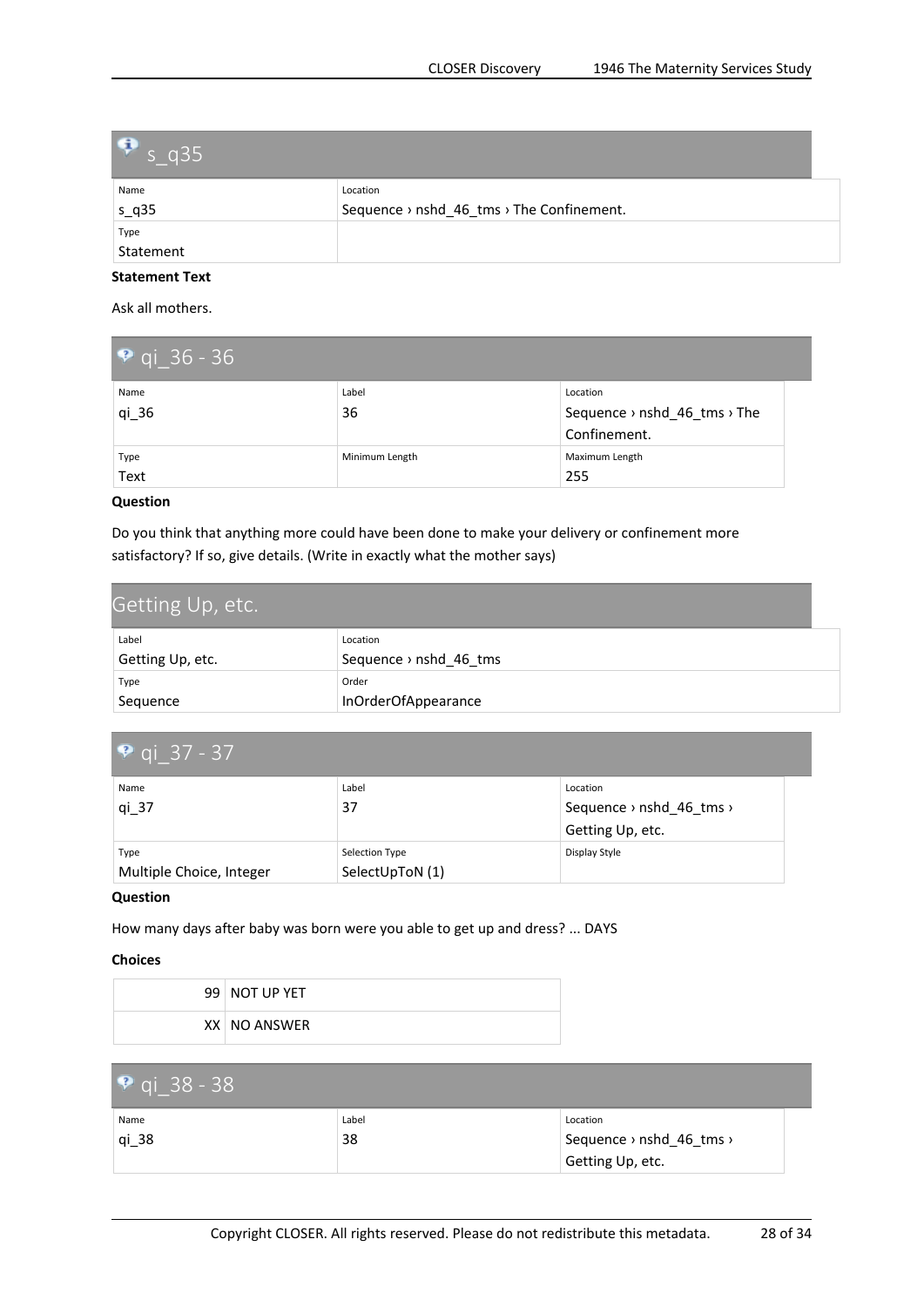<span id="page-28-0"></span>

| Type                                                              | Selection Type  | Display Style |
|-------------------------------------------------------------------|-----------------|---------------|
| Multiple Choice, Integer                                          | SelectUpToN (1) |               |
| Condition                                                         |                 |               |
| Ask mothers delivered in any institution, including nursing home. |                 |               |

How many days after baby was born did you leave the hospital or nursing home? ... DAYS

#### **Choices**

| 99   NOT LEFT YET |
|-------------------|
| XX NO ANSWER      |

| $\bullet$ s q38 |                                           |
|-----------------|-------------------------------------------|
| Name            | Location                                  |
| $s_q38$         | Sequence > nshd_46_tms > Getting Up, etc. |
| Type            |                                           |
| Statement       |                                           |

#### **Statement Text**

Ask all mothers.

| • qi 39 - 39                     |                                   |                                                          |  |
|----------------------------------|-----------------------------------|----------------------------------------------------------|--|
| Name<br>$qi_39$                  | Label<br>39                       | Location<br>Sequence > nshd_46_tms ><br>Getting Up, etc. |  |
| Type<br>Multiple Choice, Integer | Selection Type<br>SelectUpToN (1) | Display Style                                            |  |

#### **Question**

How many days after baby was born did you start doing <sup>a</sup> full day's work in the house again? ... DAYS

#### **Choices**

| 99 NOT STARTED YET |
|--------------------|
| XX NO ANSWER       |

| $\sqrt{9}$ gi_40_a - 40 a |                |                          |  |
|---------------------------|----------------|--------------------------|--|
| Name                      | Label          | Location                 |  |
| qi 40 a                   | 40 a           | Sequence > nshd_46_tms > |  |
|                           |                | Getting Up, etc.         |  |
| Type                      | Selection Type | Display Style            |  |
| Multiple Choice           | SelectOne      |                          |  |

#### **Question**

Have you been examined by <sup>a</sup> doctor since your baby was born?

|  | ۰, |
|--|----|
|  |    |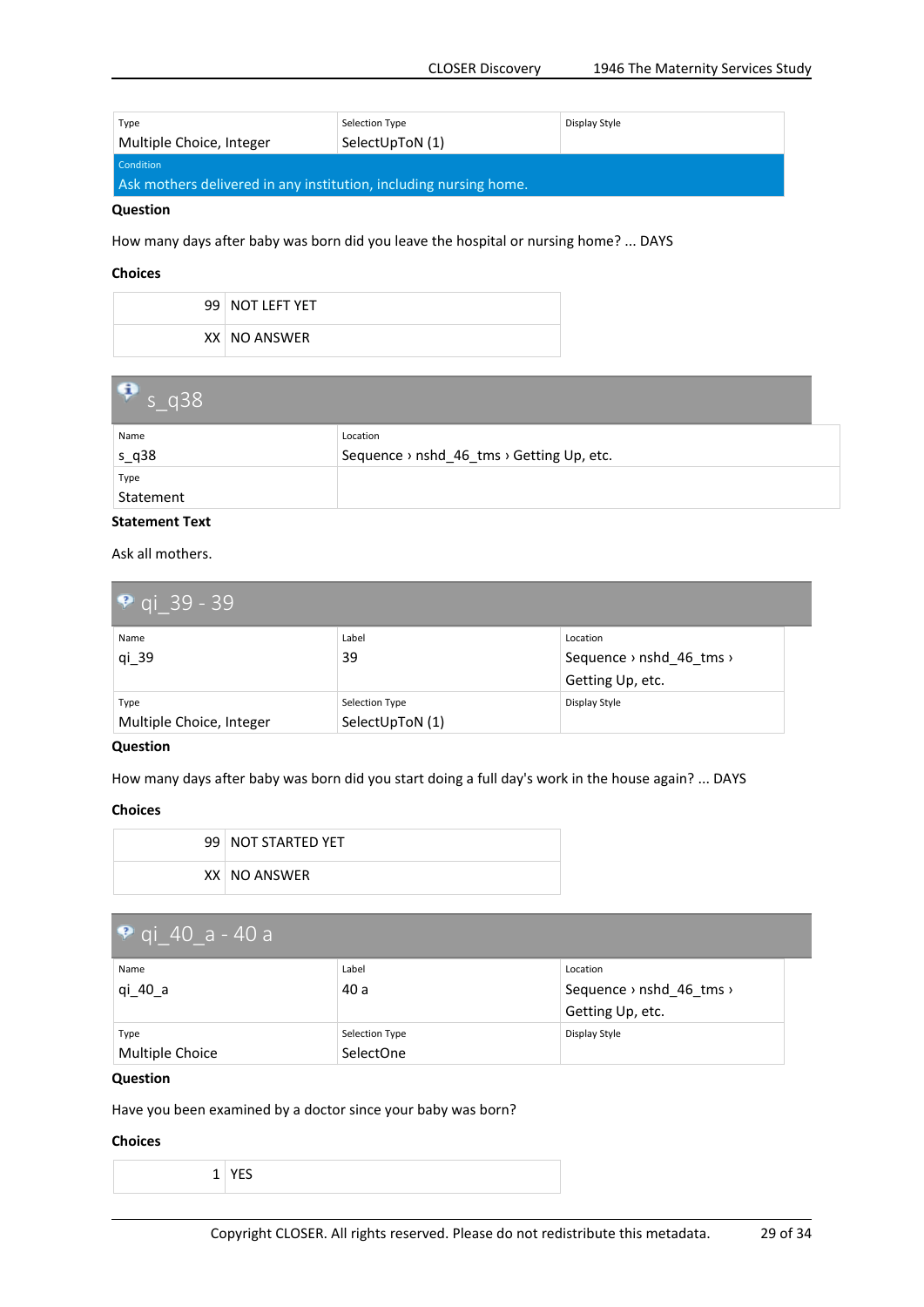<span id="page-29-0"></span>

| 2 | <b>NO</b>   |
|---|-------------|
|   | X NO ANSWER |

| $\bullet$ qi 40 b - 40 b |                  |                          |  |  |
|--------------------------|------------------|--------------------------|--|--|
| Name                     | Label            | Location                 |  |  |
| qi 40 b                  | 40 b             | Sequence > nshd_46_tms > |  |  |
|                          |                  | Getting Up, etc.         |  |  |
| Type                     | Selection Type   | Display Style            |  |  |
| Multiple Choice          | <b>SelectOne</b> |                          |  |  |
| Condition                |                  |                          |  |  |
| If "No,"                 |                  |                          |  |  |

have you made arrangements to be examined?

#### **Choices**

| $1$ YES     |
|-------------|
| 2 NO        |
| X NO ANSWER |

#### **qi\_41\_a - 41 <sup>a</sup>** Name qi\_41\_a Label 41 a Location Sequence › nshd\_46\_tms › Getting Up, etc. Type Multiple Choice Selection Type SelectOne Display Style

#### **Question**

Are you taking your baby to <sup>a</sup> baby clinic?

|  | $1$ YES     |
|--|-------------|
|  | 2 NO        |
|  | X NO ANSWER |

| $\sqrt{q}$ qi_41_b - 41 b    |                             |                                                          |
|------------------------------|-----------------------------|----------------------------------------------------------|
| Name<br>$qi_41_b$            | Label<br>41 b               | Location<br>Sequence > nshd_46_tms ><br>Getting Up, etc. |
| Type<br>Multiple Choice      | Selection Type<br>SelectOne | Display Style                                            |
| <b>Condition</b><br>If "No," |                             |                                                          |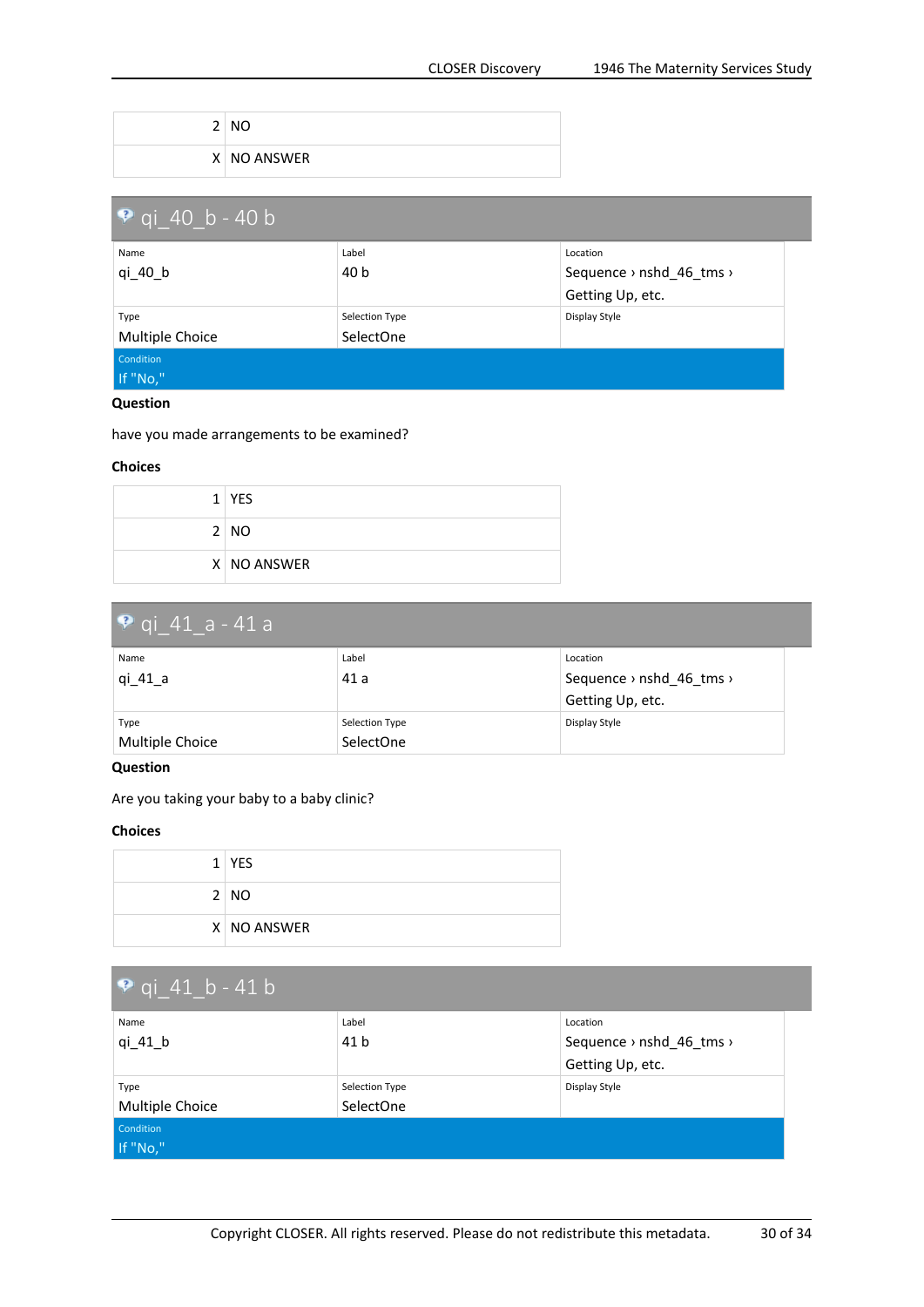<span id="page-30-0"></span>have you made arrangements to take him to one?

#### **Choices**

| $1$ YES     |
|-------------|
| 2 NO        |
| X NO ANSWER |

| $\bullet$ qi 42 - 42                                       |                |                                                  |
|------------------------------------------------------------|----------------|--------------------------------------------------|
| Name                                                       | Label          | Location                                         |
| $qi_42$                                                    | 42             | Sequence $\rightarrow$ nshd 46 tms $\rightarrow$ |
|                                                            |                | Getting Up, etc.                                 |
| Type                                                       | Minimum Length | Maximum Length                                   |
| Text                                                       |                | 255                                              |
| Condition                                                  |                |                                                  |
| Ask mothers who do not intend to take baby to baby clinic. |                |                                                  |

#### **Question**

What are your reasons for not intending to take baby to <sup>a</sup> baby clinic? (Write in exactly what the mother says)

| The House and those who live in it. |                        |
|-------------------------------------|------------------------|
| Label                               | Location               |
| The House and those who live in     | Sequence > nshd 46 tms |
| it.                                 |                        |
| Type                                | Order                  |
| Sequence                            | InOrderOfAppearance    |

# **s\_houseandthosewholive\_i**

| Name                     | Location                                                                             |
|--------------------------|--------------------------------------------------------------------------------------|
| s houseandthosewholive i | Sequence $\rightarrow$ nshd 46 tms $\rightarrow$ The House and those who live in it. |
| Type                     |                                                                                      |
| Statement                |                                                                                      |

#### **Statement Text**

Ask all mothers.

| • qi_43 - 43    |             |                                                                             |
|-----------------|-------------|-----------------------------------------------------------------------------|
| Name<br>$qi_43$ | Label<br>43 | Location<br>Sequence > nshd_46_tms > The<br>House and those who live in it. |
| Type<br>Integer | Low<br>0    | High                                                                        |

#### **Question**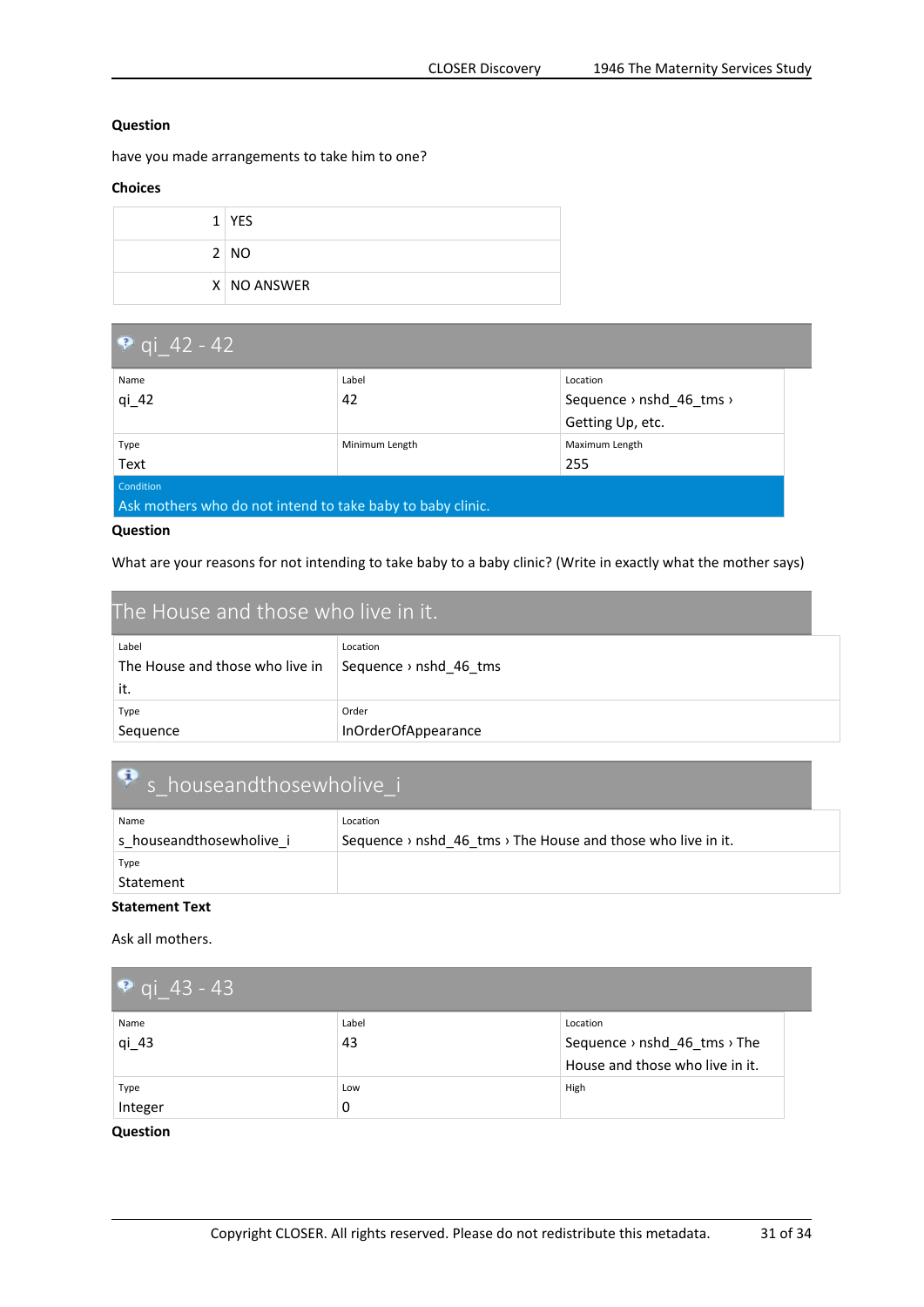<span id="page-31-0"></span>How many bedrooms and living rooms (excluding kitchen and scullery) are there in the part of this dwelling occupied by your household (including relations and lodgers living with you)?

| $\bullet$ qg_44 - 44 |       |                                 |
|----------------------|-------|---------------------------------|
| Name                 | Label | Location                        |
| qg_44                | 44    | Sequence > nshd_46_tms > The    |
|                      |       | House and those who live in it. |
| Type                 |       |                                 |
| <b>Question Grid</b> |       |                                 |

#### **Question**

How many people are there living with you in these rooms?

#### **Rows**

| 1   THIS MOTHER, FATHER, AND THEIR CHILDREN? |
|----------------------------------------------|
| 2   RELATIONS AND FRIENDS?                   |
| 3 LODGERS AND DOMESTICS?                     |
| 4   TOTAL IN HOUSEHOLD?                      |

#### **Columns**

| How many |  |
|----------|--|
|----------|--|

```
Numeric
```

| Occupation of Father |                                    |  |
|----------------------|------------------------------------|--|
| Label                | Location                           |  |
| Occupation of Father | Sequence $\rightarrow$ nshd 46 tms |  |
| Type                 | Order                              |  |
| Sequence             | InOrderOfAppearance                |  |

#### Ĵ. **s\_occupationoffather\_i**

| Name                   | Location                                                              |
|------------------------|-----------------------------------------------------------------------|
| s occupationoffather i | Sequence $\rightarrow$ nshd 46 tms $\rightarrow$ Occupation of Father |
| Type                   |                                                                       |
| Statement              |                                                                       |

#### **Statement Text**

(If husband is temporarily in the Forces, retired, unemployed or dead, these answers should refer to his previous occupation. All these questions relate only to mother's present husband.)

| $\sqrt{9}$ qi_45_a - 45 a |                |                          |  |
|---------------------------|----------------|--------------------------|--|
| Name                      | Label          | Location                 |  |
| qi 45 a                   | 45 a           | Sequence > nshd_46_tms > |  |
|                           |                | Occupation of Father     |  |
| Type                      | Minimum Length | Maximum Length           |  |
| Text                      |                | 255                      |  |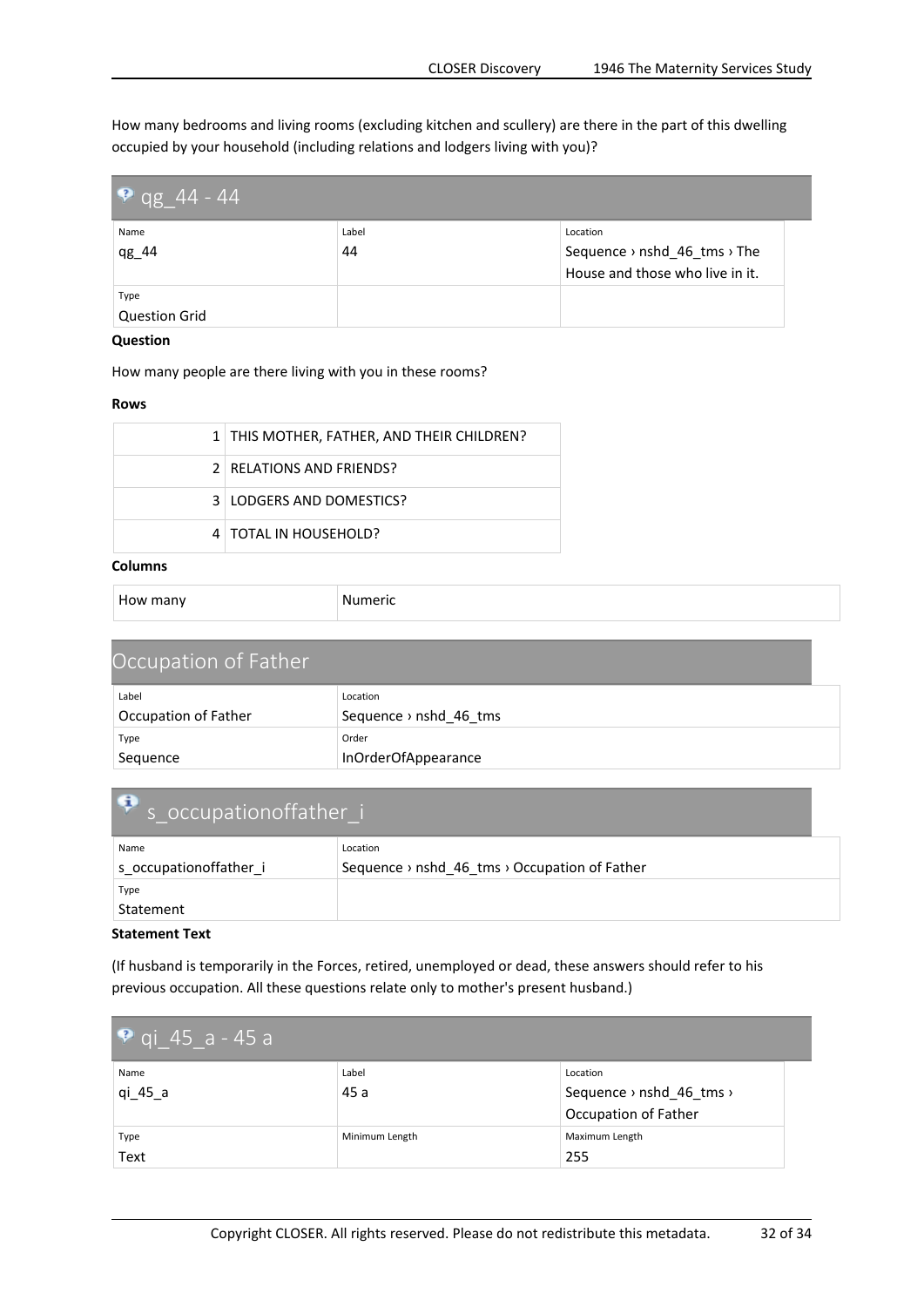#### <span id="page-32-0"></span>Condition

Ask married mothers.

#### **Question**

What does your husband do?

| $\bullet$ qi 45 b - 45 b |                |                          |
|--------------------------|----------------|--------------------------|
| Name                     | Label          | Location                 |
| qi 45 b                  | 45 b           | Sequence > nshd_46_tms > |
|                          |                | Occupation of Father     |
| Type                     | Minimum Length | Maximum Length           |
| Text                     |                | 255                      |
| Condition                |                |                          |
| Ask married mothers.     |                |                          |

#### **Question**

In what trade or industry does he work?

| <b>P</b> qi 45 c - 45 c |                |                                                              |
|-------------------------|----------------|--------------------------------------------------------------|
| Name<br>qi 45 c         | Label<br>45 c  | Location<br>Sequence $\rightarrow$ nshd 46 tms $\rightarrow$ |
|                         |                | Occupation of Father                                         |
| Type                    | Selection Type | Display Style                                                |
| Multiple Choice         | SelectOne      |                                                              |
| <b>Condition</b>        |                |                                                              |
| Ask married mothers.    |                |                                                              |

#### **Question**

Is he:-

#### **Choices**

| 1   AN EMPLOYER OF TEN OR MORE PEOPLE                        |
|--------------------------------------------------------------|
| 2   WORKING FOR HIMSELF OR EMPLOYING LESS<br>THAN TFN PFOPLE |
| 3 FMPLOYED AND FARNING A MONTHLY SALARY                      |
| 4 FMPLOYED AND FARNING A WEEKLY OR OTHER<br>WAGF             |
| X NO ANSWER                                                  |

## **qi\_45\_d - 45 d**

| Name    | Label          | Location                 |
|---------|----------------|--------------------------|
| qi_45_d | 45 d           | Sequence > nshd_46_tms > |
|         |                | Occupation of Father     |
| Type    | Minimum Length | Maximum Length           |
| Text    |                | 255                      |